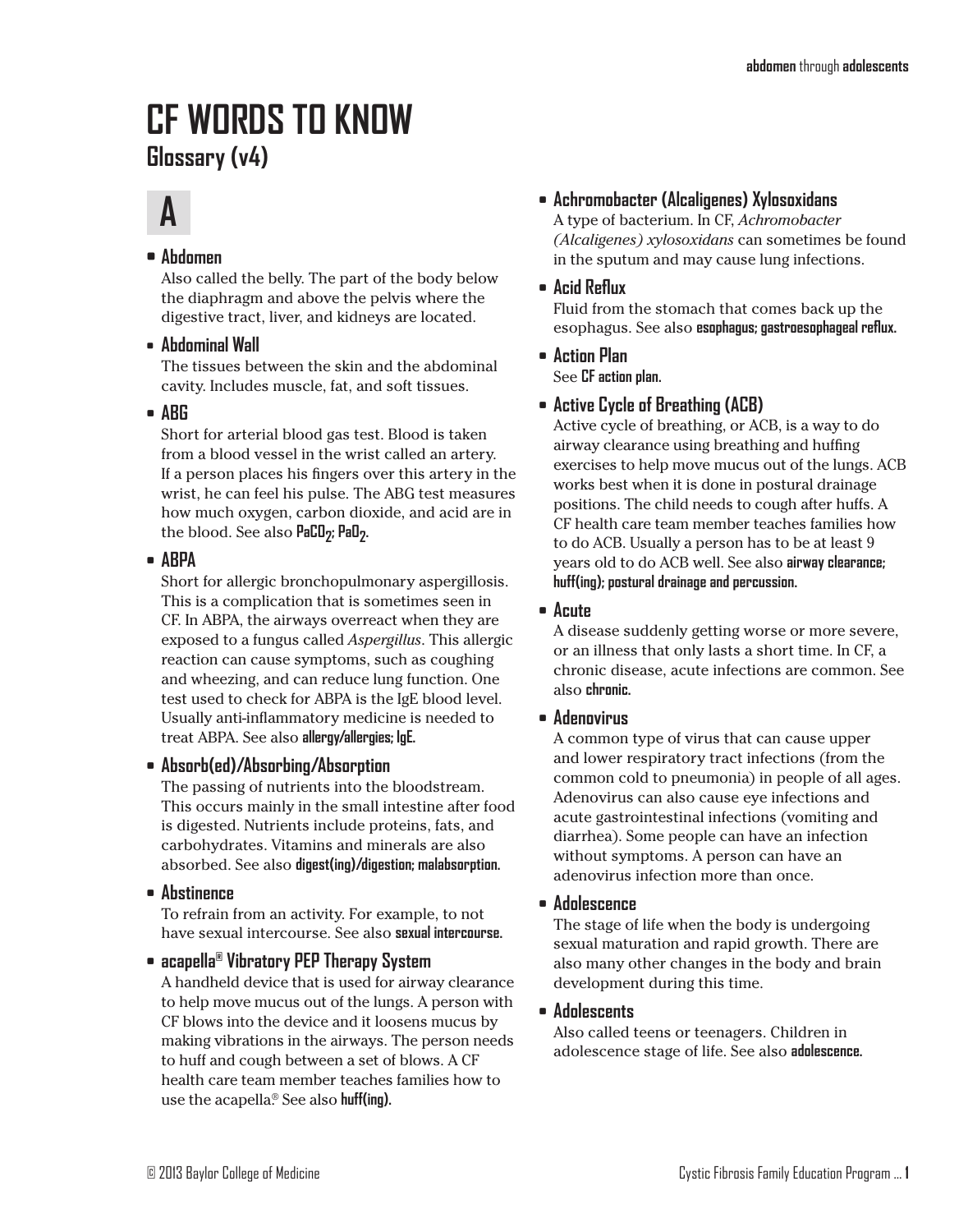#### **• Adverse Reaction**

Unwanted side effect resulting from a drug or mixture of drugs. See also **side effects.**

### **• Advocate**

A person who speaks in favor of the child and his or her rights.

## **• Aerobic**

Requiring oxygen. Aerobic exercises (such as running and swimming) are physical activities that make a person work hard. Aerobic exercise increases the need for oxygen.

## **• Aerosol**

Particles (very small drops) of a solid or liquid forming a mist that can be inhaled. Some drugs used to treat CF are in this form. See also **nebulizer; particle.**

### **• AFB**

Short for acid-fast bacteria. These bacteria are called acid-fast because of the type of stain used to see them under the microscope. The most well known AFB causes tuberculosis (*Mycobacterium tuberculosis*). Other types of AFB can sometimes cause problems for people with CF. The most common AFB infection in CF is caused by *Mycobacterium abcessus*. These AFB infections tend to progress very slowly and can be hard to diagnose. They need longer antibiotic treatment than is needed for other bacteria.

## **• Air Compressor**

A machine that connects to a nebulizer by tubing and creates pressure through airflow to turn liquid medicine into a mist. Children with CF can then inhale the medicine during breathing treatments.

## **• Air Sacs**

Another name for alveoli, the grape-like clusters at the end of the airways in the lungs where gas exchange takes place. See also **alveoli.**

## **• Airway(s)**

Tubes that bring outside air into the lungs. The lungs have many airways of different sizes. The largest airway is the trachea (windpipe) between the throat and the lungs. It branches into smaller airways called bronchi. These divide into the smallest branches called bronchioles. At the end of the bronchioles are the alveoli (air sacs). The airways are shaped somewhat like a tree that goes

### **• Airway Clearance**

A term for techniques a person can use to loosen abnormal (thick, sticky) mucus so it can be coughed or huffed out of the lungs. CF can cause mucus to build up in the airways. The mucus blocks airflow and is a good place for bacteria to grow. There are different ways of doing airway clearance, such as postural drainage and percussion (PD & P), breathing exercises, using handheld devices such as the Flutter® and acapella,® or wearing a percussive vest. See also **acapella® Vibratory PEP System; Flutter® device; percussive vest; postural drainage and percussion.**

### **• Albumin**

A type of protein that is found in the body and can be measured in the blood.

## **• Allergens**

The things to which people are allergic. Common allergens are dust, pollens, and molds. These are often called the person's allergic triggers. See also **allergy/allergies.**

## **• Allergy/Allergies**

The body's overreaction when exposed to a substance that is an allergen. The overreaction occurs when the body has become sensitive to a certain allergen. Allergic reactions may cause a number of symptoms, such as rash or hives, diarrhea, cough, wheezing, or sinus problems. Symptoms vary from person to person.

## **• Alveoli**

Tiny grape-like clusters of air sacs at the ends of the airways, deep in the lungs, where the body gets its fresh oxygen supply. The walls of the alveoli are covered with tiny blood vessels. As blood is pumped through these vessels, oxygen passes from the alveoli into the bloodstream. At the same time, carbon dioxide passes out of the bloodstream into the air sacs. With each breath, a person exhales carbon dioxide and inhales oxygen-rich air. A single air sac is called an "alveolus." In CF, mucus can clog both the airways and the alveoli. See also **airway(s).**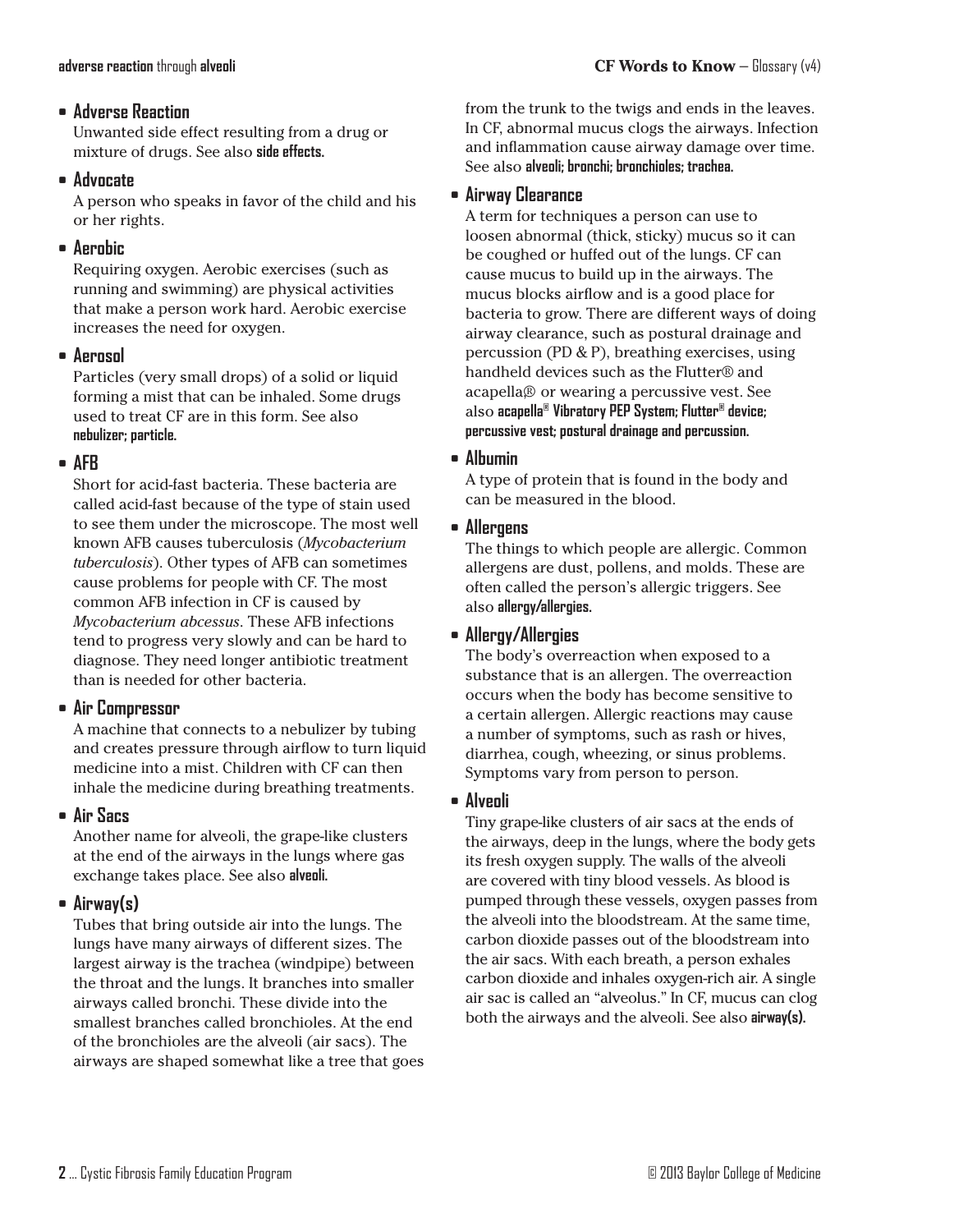#### **• Aminoglycoside Antibiotics**

A type of antibiotic that is used to treat certain bacterial infections. Aminoglycoside antibiotics include tobramycin, gentamicin, and amikacin. This type of antibiotic is often used in CF to treat infection in the lungs. Possible side effects include reduced kidney function and hearing problems. Drug blood levels need to be checked when aminoglycoside antibiotics are given by IV.

#### **• Amylase**

One of the enzymes produced in the pancreas. Amylase helps break down carbohydrate starches in food in the intestine. Amylase is included in pancreatic enzyme supplements in CF.

#### **• Anemia**

A low red blood cell count. Can be due to diet problems, blood loss, or diseases that affect how the body makes red blood cells.

#### **• Antibacterial**

Something that kills bacteria or stops them from growing, such as the bleach solution used to clean equipment or antibacterial hand cleaner.

#### **• Antibiotics**

Drugs used to fight infections caused by bacteria. Antibiotics kill bacteria or stop them from growing. In CF, antibiotics are used to control infections, such as bronchitis. Antibiotics may be taken by mouth, by injection, or by IV. Some antibiotics may be inhaled.

#### **• Antibodies**

The proteins that the body makes to help protect itself from disease. Antibodies are made to fight specific bacteria or other substances that are foreign to the body. See also **immunizations.**

#### **• Anti-inflammatory**

Drugs that turn off or prevent inflammation. These drugs may be inhaled, or given by mouth, by injection, or by IV. Some anti-inflammatory drugs, such as prednisone, are corticosteroids. Other anti-inflammatory medicines, such as ibuprofen or montelukast (Singulair®) do not contain steroids. Inflammation occurs in the airways in CF. See also **inflammation.**

#### **• Antioxidant**

An enzyme or other substance (such as vitamin E) that can counteract the damaging effect of oxidation in the body's tissues. Oxidation is a process that can cause injury to cells. Oxidation also causes metal to rust and vegetables to rot.

#### **• Anus**

The hole where stool (the solid waste from digested food) passes out of the body. The anus is part of the digestive system.

### **• Aspergillus**

A kind of fungus (mold) that is very common in the environment. Some people develop an allergy to *Aspergillus*. In CF, sometimes a person can have a strong allergic reaction to *Aspergillus* called ABPA (allergic bronchopulmonary aspergillosis). See also **ABPA; allergy/allergies.**

#### **• Asthma**

A chronic disease in which the airways overreact with exposure to a trigger. It is sometimes called reactive airways disease (or RAD, for short). Symptoms of asthma may be triggered by allergens, exercise, infections, or irritants (such as tobacco smoke). Different people are affected by different triggers. During an asthma problem, the airway muscles tighten. This reaction is called bronchospasm. Inflammation develops in the airways in asthma, which causes swelling and more mucus. All of these reactions can cause the airways to narrow and make it hard to breathe. Common symptoms of asthma are coughing, wheezing, and shortness of breath. Asthma can be treated. Some people with CF have asthma. At times, the airways in CF can have asthma-like reactions and may be treated with asthma medicines. See also **anti-inflammatory; bronchodilator; bronchospasm.**

### **• Atelectasis**

Collapsed portion of the lung that does not contain air. This is often caused by a buildup of mucus in the airway that prevents air from getting in. Airway clearance helps to get rid of the mucus.

## **• Attending Physician**

The doctor who is in charge of a patient's care in the hospital or clinic.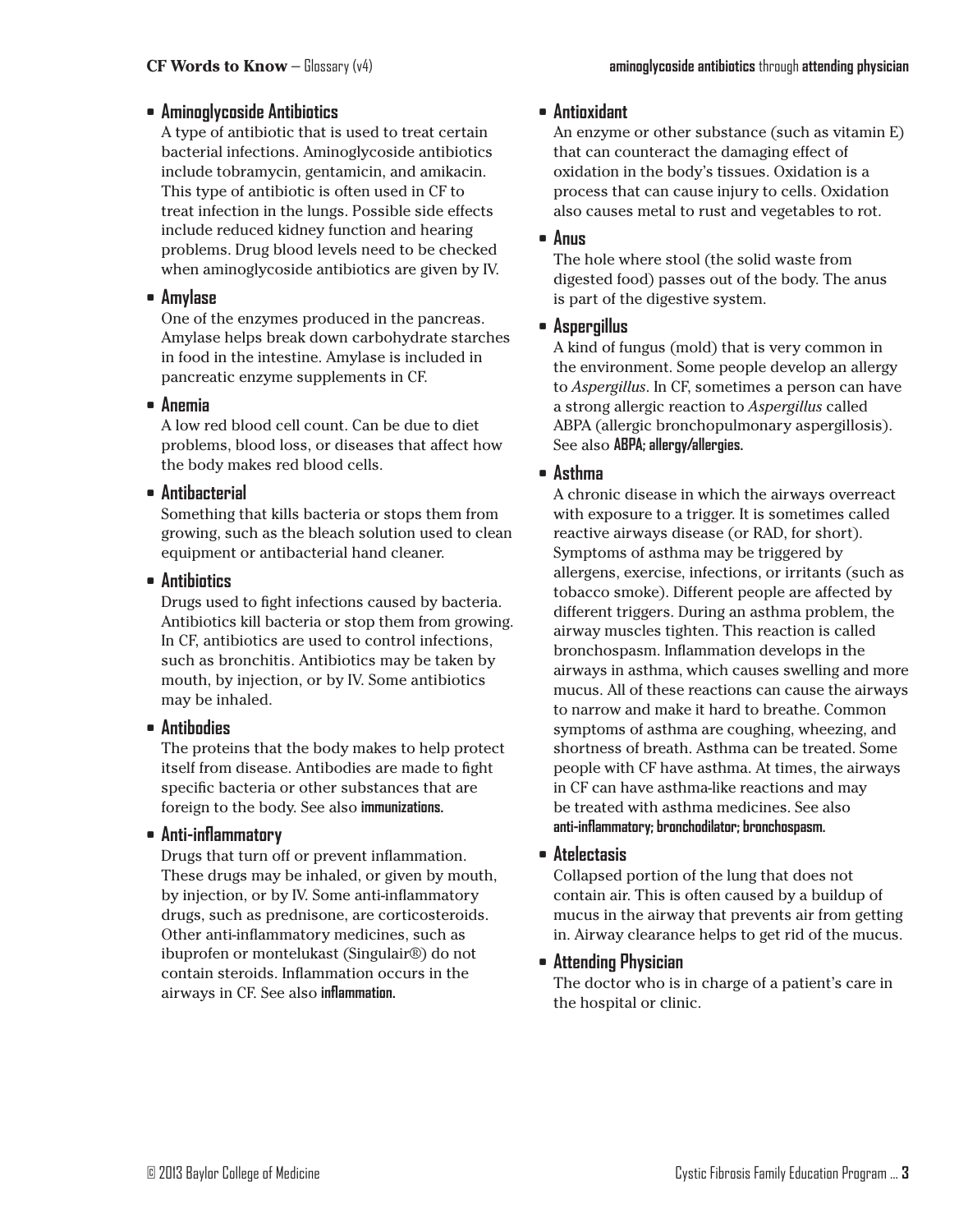#### **• Audiometry**

The name used for hearing tests. In CF, hearing problems can sometimes develop as a side effect of certain medicines. One type of medicine that can cause hearing problems is the aminoglycoside antibiotic. See also **aminoglycoside antibiotic.**

### **• Autogenic Drainage**

A type of airway clearance that uses patterns of breathing and huffing to help get mucus out of the lungs. Autogenic drainage can be done in any position that is comfortable; gravity is not used to move the mucus. A CF health care team member teaches families how to do autogenic drainage. Usually a person has to be at least 12 years old to do autogenic drainage well because it requires greater concentration and body awareness than some other types of airway clearance.

#### **• Autosomal Recessive**

How certain genetic traits or problems are inherited. Problems inherited this way occur only when a person receives two gene mutations for the trait, one from each parent. With only one gene mutation for the trait (from either the mother or father, but not both) the person won't be affected by the disease. CF is an autosomal recessive disease. See also **carrier; gene(s)/gene mutation; genetic.**

## **• Axillary Temperature**

A temperature reading under the arm. May be used with infants and young children.



## **• Bacteria**

Tiny one-celled living organisms that may cause infections. People with CF can get bacterial lung infections. Some common bacteria that cause infection in CF are *Pseudomonas aeruginosa* and *Staphylococcus aureus*. There are some types of bacteria that are helpful and live in the body without causing harm. For example, *Escherichia coli* in the intestine help with digestion. See also **infection(s).**

## **• Barrel Chest**

An enlarged rib cage caused by some lung diseases, including CF. This may also be called "increased AP (anterior-posterior) diameter" of the chest (front to back).

## **• Baseline Symptoms**

A person's usual symptoms when stable during a well period. Some people have no symptoms when well. Other people with CF may have some baseline cough or mucus production. Baseline digestion symptoms include how many stools a person has every day. Families who have children with CF should know and record their child's baseline symptoms.

**• Beta-Agonist**

A connecting point on the surface of cells. In the airways, a beta-agonist connects to cells to relax the muscles. This can relieve bronchospasm. See also **bronchospasm.**

### **• Bicarbonate**

An electrolyte found in the body. Bicarbonate is important in the balance of acid and base in the body. It forms a type of salt with sodium called sodium bicarbonate, the main ingredient in baking soda. See also **electrolytes; sodium.**

## **• Bile**

A fluid that is made by the liver. Extra bile is stored in the gallbladder. Bile is carried to the intestines to help digest food. See also **gallbladder; liver.**

## **• Bile Duct**

A tube in the liver that carries bile fluid to the intestines to be used for digestion.

## **• Blockage**

When something blocks a passage. In the lungs, mucus blockage prevents air from moving freely in and out of the lungs. In people with CF, a blockage of stool or mucus may also occur in the intestine.

## **• Blood Clot/Blood Clotting**

Blood that forms a solid mass called a clot. Blood clots are needed to stop bleeding. Blood clots that form in blood vessels when not needed can cause a blockage. If the blood does not have enough vitamin K, it may not clot properly. People with CF need vitamin K supplements. The liver is also important in making blood clot. Liver disease in CF can cause bleeding problems. See also **blockage**; vitamin K.

## **• Blood Glucose**

The main sugar in the blood. A major source of fuel for the body. The sugar in blood comes from the digestion of carbohydrates. See also **carbohydrates; CFRD; diabetes.**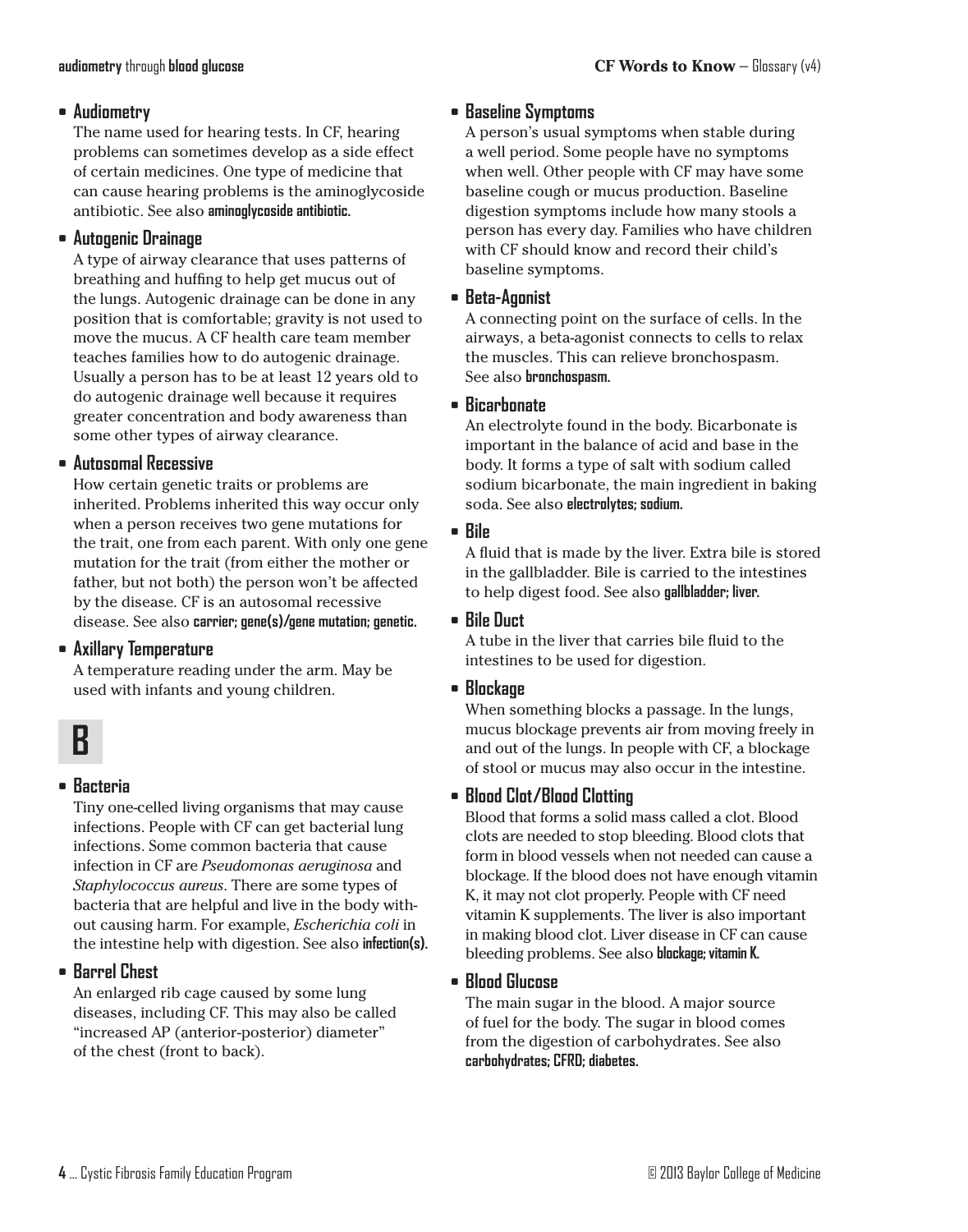- **• Blood Sugar** See **blood glucose.**
- **• Body Mass Index (BMI)**

A number that compares a person's weight and height to estimate the amount of body fat and muscle. The CF Foundation recommends that children with CF have a BMI at or above the 50th percentile for age.

**• Bolus Feeding**

A feeding that is given over a short time. A bolus feeding could be with a bottle or could be given through a feeding tube.

**• Bone Density**

A measure of the amount of minerals, such as calcium, found in the bones. This is a measure of how strong the bones are.

## **• Bowel Movement (BM)**

A name for the waste from digested food that passes through the intestines. Other names include stool or poop. In newborn infants, the first bowel movement is called meconium. Sometimes in CF the thick meconium gets stuck and causes a bowel obstruction called meconium ileus. See also **distal intestinal obstruction syndrome (DIOS); meconium ileus.**

## **• Bowels**

Another name for the intestines. These are the hollow tubes in the abdomen used for digestion and through which stool passes out of the body.

## **• Breathing Treatments**

Another name for respiratory treatments where a person inhales medicine as a mist. In CF, there are a number of medicines that are inhaled into the airways from a breathing treatment.

**• Bronchi**

Airways that branch from the trachea and carry air throughout the lungs.

**• Bronchiectasis**

A weakened condition of the airway walls. In CF, damage from mucus obstruction and infections causes bronchiectasis. The weakened airways do not drain mucus well. Bronchiectasis is a common complication in CF. See also **obstruction.**

## **• Bronchioles**

The smallest airways in the lungs that branch off from the bronchi. The bronchioles reach deep into the lungs and end in the air sacs or alveoli. See also **alveoli; bronchi.**

## **• Bronchiolitis**

An inflammation of the smallest airways called the bronchioles. Usually this is caused by an infection from a virus. It is seen most often in young infants. Infants with CF can have severe bronchiolitis. Common symptoms are wheezing and difficulty breathing. Viruses that cause bronchiolitis include RSV and influenza. See also **influenza; RSV.**

## **• Bronchitis**

An inflammation of the bronchi (airways). Usually this is caused by infection from either bacteria or viruses.

## **• Bronchodilator**

A type of medicine that relaxes the airway muscles. This helps open the airways so a person can breathe more easily. These medicines are helpful in treating asthma and bronchospasm. See also **bronchospasm.**

## **• Bronchoscopy**

A test that uses a bronchoscope to look at the main airways. A bronchoscope is a tube that has a fiber-optic camera and suction. The tube is placed through the nose into the back of the throat and then is passed through the vocal cords into the airways. The doctor can see and take pictures of the airways. Samples of mucus can be suctioned out of the airway for a culture in the lab. A biopsy (small sample) of the airway lining can be removed for study.

## **• Bronchospasm**

The tightening of the muscles around the airways. This causes the airways to narrow making it hard to breathe. Bronchospasm occurs in asthma and sometimes in CF. Common symptoms are coughing, wheezing, and shortness of breath.

## **• Burkholderia Cepacia Complex**

A group of bacteria called *B. cepacia* for short. In CF, *B. cepacia* can colonize the lungs and can cause lung infection. *B. cepacia* bacteria are often resistant to many antibiotics and may be spread from person to person. People who have *B. cepacia* in their sputum culture are isolated when they are in the clinic and hospital to prevent these bacteria from spreading to others. See also **colonization/colonize; resistance.**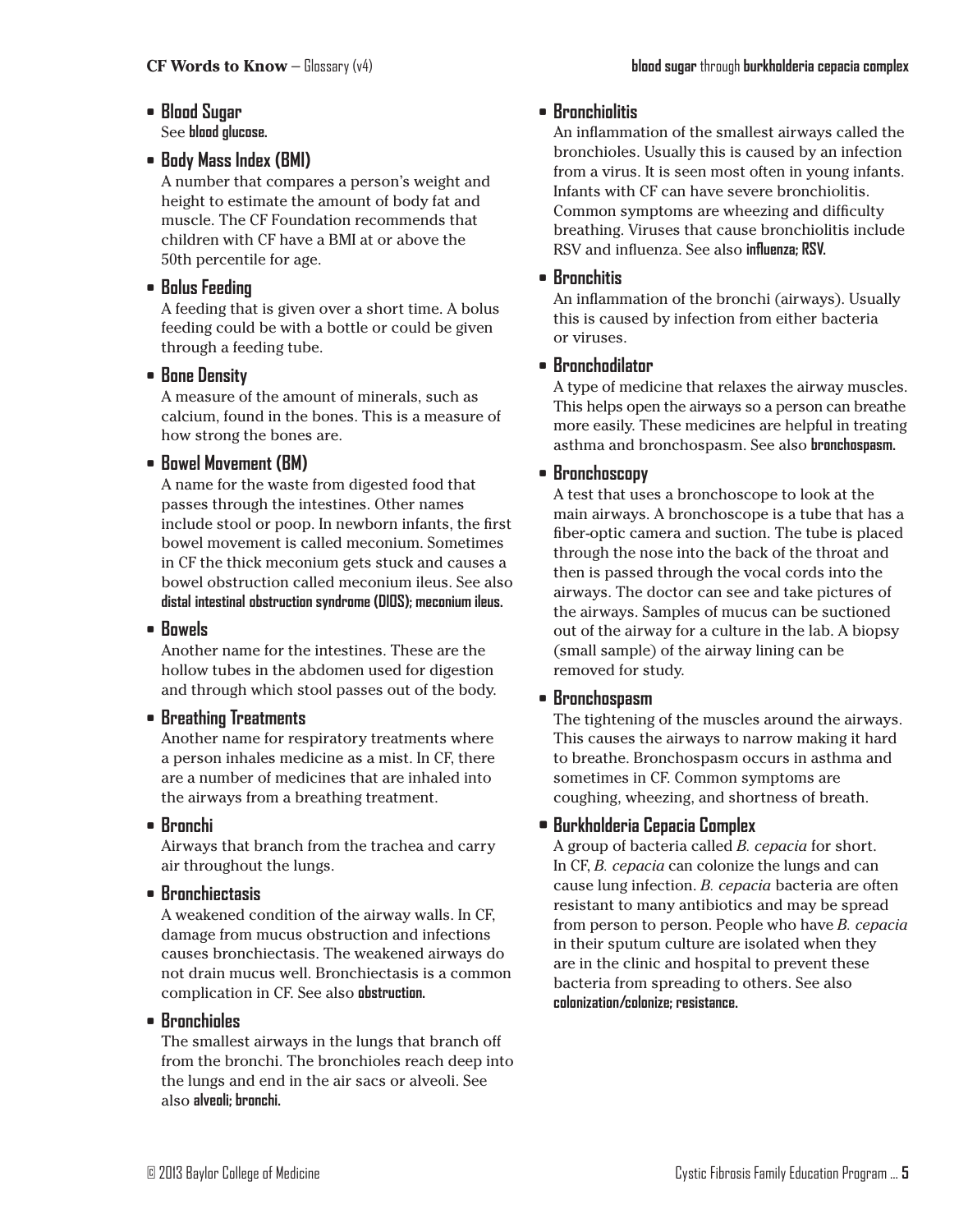## **• Calcium**

A mineral that is an important nutrient for the body. Calcium helps make bones strong and is used in other cells as well.

## **• Calorie(s)**

A measure of the amount of energy the body gets from food. People with CF need more calories than people who do not have CF. Extra calories are needed to fight infection. People with CF need to eat more calories (a high-calorie diet) if they do not absorb all the food they eat. See also **high-calorie food additives; malabsorption.**

## **• Calorie Dense**

A food that has a lot of calories packed in a small amount.

## **• Candida**

A kind of fungus (yeast) that is very common in the environment. *Candida* can cause a throat infection (thrush) or a diaper rash. Some people carry *Candida* in the throat or on the skin without an infection.

## **• Carbohydrate(s)**

A type of nutrient found in many foods. Examples are sugars and starches. Simple carbohydrates, such as plain jello, do not require pancreatic enzymes for digestion. Carbohydrates are an important source of energy for the body.

## **• Carbon Dioxide**

 $CO<sub>2</sub>$  for short. This is a gas that the body makes as it uses oxygen. Carbon dioxide leaves the body when a person breathes out. If a person does not breathe well, carbon dioxide can build up in the blood causing problems. The carbon dioxide level can be measured in the blood.

## **• Carrier**

A person who has a gene mutation. A carrier has one gene mutation for the disease and one normal gene. If the disease is a recessive genetic disease, such as CF, carriers will not have the disease, but they may pass the disease gene on to their children. When two CF carriers conceive a child, the baby may get a CF gene from each parent. If so, the child will be born with CF. When the baby gets only one CF gene, he or she will be a carrier like the parent. With two normal genes, the baby is not a carrier. See also **gene(s)/gene mutation; genetic.**

## **• Catheter**

A catheter is a hollow tube. There are different types of catheters that are put into the body to deliver or drain fluids, such as an IV catheter, urine catheter, or arterial catheter. Sometimes a catheter in the artery or vein is called a line (art line, IV line, central line). See also **central line.**

## **• CBC (Complete Blood Count)**

A test that tells the number of red and white blood cells in the blood. If the red blood cell count is low, a person can be anemic and may need treatment. The types and number of white blood cells can be clues to infection in the body.

## **• Cells**

The basic units of all living things. The human body has many different types of cells. CF causes exocrine cells (cells that secrete saliva, sweat, tears, and mucus) in various parts of the body to not work normally.

## **• Central Line**

An IV catheter placed in a large vein close to the heart. A catheter is a hollow tube. A central line may be needed to give intravenous (IV) medicines such as antibiotics. A central line is placed in the vein while a person is sedated (asleep after taking a medication). A central line may be temporary or may be placed for longer use. Types of central lines include HICKMAN® BROVIAC® and PORT-A-CATH.® See also **catheter; intravenous(ly).**

## **• Cervix**

The opening of the uterus between a female's vagina and uterus. See also **uterus; vagina.**

## **• Cesarean Section**

Also called C-section. Delivery of a baby by surgery.

## **• CF**

Short for cystic fibrosis. See **cystic fibrosis.**

## **• CF Action Plan**

A written treatment plan made with the CF health care team that outlines what parents and their children with CF do at home to manage CF.

## **• CF Manager**

Refers to what parents and their children (as they grow older) work toward as they learn the skills Watch and Discover and Think and Act to manage CF. To become good CF managers, parents learn how to: 1) prevent problems; 2) treat complications; and 3) communicate with the CF health care team. As CF managers, parents are central in their child's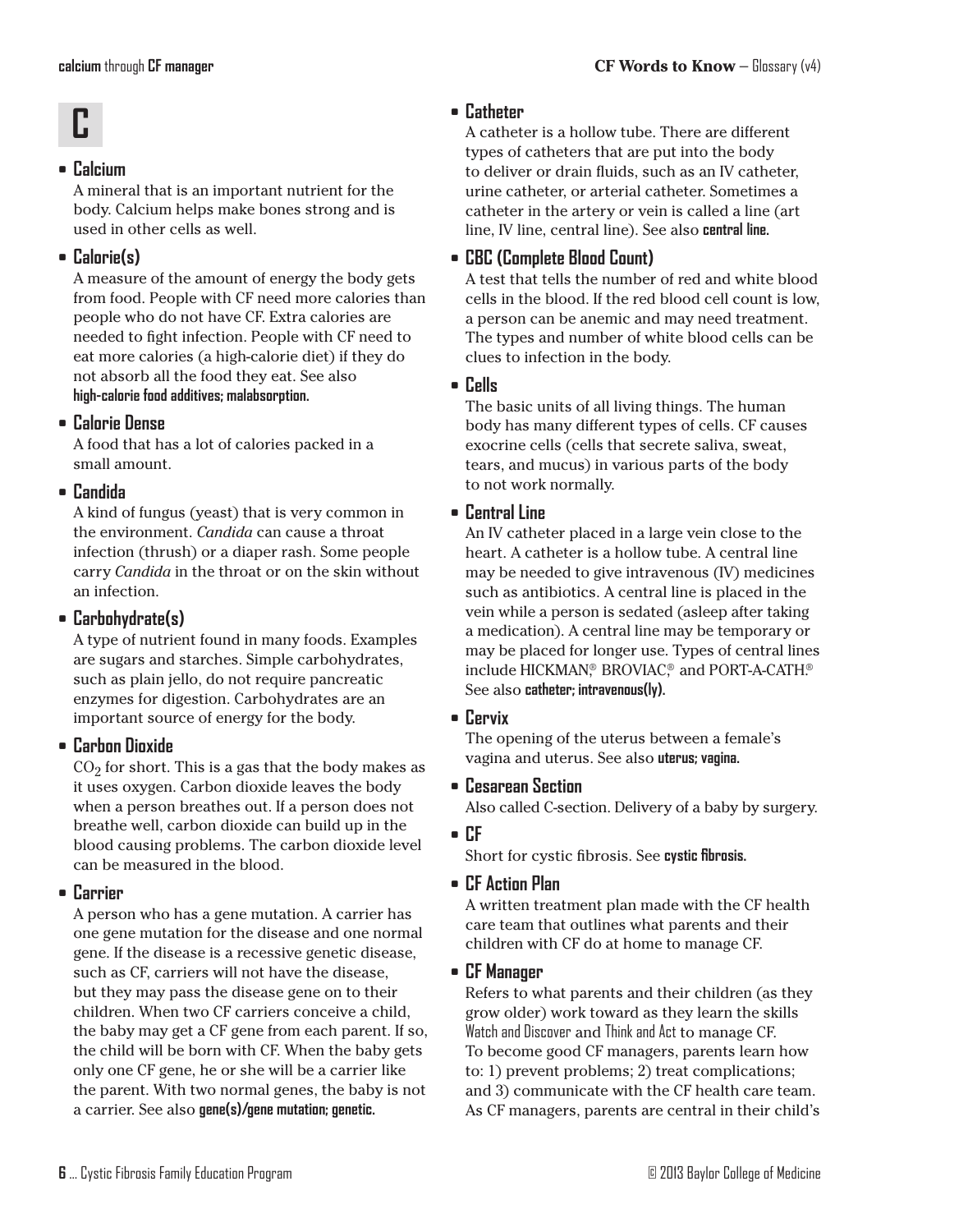care and important members of the CF health care team. Parents help their children with CF learn how to manage the disease, too, so that they can become good CF managers and take more responsibility of their own care. See the CF FEP module: *Becoming a CF Manager.* See also **Think and Act; Watch and Discover.**

## **• CF-Related Diabetes (CFRD)**

CFRD is a form of diabetes that can occur in CF. Diabetes is a problem in which a person's blood glucose (a type of sugar) level is too high. In CFRD, two things cause problems with high blood sugar: 1) the pancreas may stop making enough insulin because the insulin cells are damaged from CF and 2) a person can also become "insulin resistant" so that the body's cells don't respond normally to insulin that is made. See also **blood glucose; impaired glucose tolerance; insulin.**

## **• CFTR**

Short for cystic fibrosis transmembrane conductance regulator. This protein makes a channel in the cell that allows chloride to go in and out of the cell. The gene defect in CF causes problems with the CFTR. This is the basic cell defect in CF. See also **chloride.**

## **• Chest Physical Therapy**

Also called CPT for short. This is an older term for airway clearance that uses physical methods to loosen mucus and help get it out of the lungs. See also **airway clearance.**

## **• Child Life Specialist**

A health care professional who is trained to help children and their families cope with disease and the tests and treatments required in the clinic, hospital, and at home. A child life specialist helps children understand what is happening in a simple way according to their age and abilities. This helps children deal with their fears about illness and medical tests.

## **• Chloride**

Chloride is part of salt and important to the body's cells. The abnormal CFTR protein in CF affects the movement of chloride through the walls of the cells. In turn, this affects how water and sodium move in and out of the cells. Water and sodium affect how thick the mucus is. The high chloride level in sweat (determined through the sweat test) helps diagnose CF. See also **sodium; sweat test.**

#### **• Chromosomes**

The parts of cells that carry genes. Chromosomes are found in every cell of the body. Normally a person has 23 pairs of chromosomes (a total of 46 chromosomes). When a child is conceived, each parent provides half the chromosomes, one for each of the 23 pairs. Each chromosome contains hundreds of genes. The CF gene is carried on the chromosome number 7. See also **conceive(d).**

#### **• Chronic**

A condition that lasts a long time. Most chronic diseases cannot be cured. Treatments are used to manage the symptoms and prevent complications of the disease. Acute episodes or illnesses may occur as part of a chronic disease. CF is a chronic disease. See also **acute.**

### **• Cilia**

The tiny hair-like structures lining the cells of the airways. Cilia help move mucus and foreign matter, such as dust and bacteria, up and out of the lungs. Thick mucus, infection, tobacco smoke, and other irritants can damage the cilia.

### **• Cirrhosis**

Fibrosis and scarring of the liver, which can be caused by a number of diseases. This is a complication that occurs rarely in CF. Cirrhosis in CF is caused by thick mucus blockage in the liver bile ducts. See also **bile duct.**

## **• Clubbing**

A condition in which the ends of the fingers and toes are enlarged or bulblike. The nails become rounded. Clubbing can develop in people with CF. How severe the clubbing is does not always match how severe the lung disease is. It is not known why clubbing happens. Clubbing can sometimes be seen in other conditions including heart birth defects.

#### **• Colon**

Another name for the large intestine, a part of the digestive system. See also **intestines (small and large).**

## **• Colonization/Colonize**

The growth of bacteria and fungi in a part of the body where they will live over time. Everyone has bacteria that grow on the skin, in the mouth, and in the colon. However, it is not normal for a person to have bacteria grow in the airways. In CF, bacteria often live in the abnormal mucus in the airways.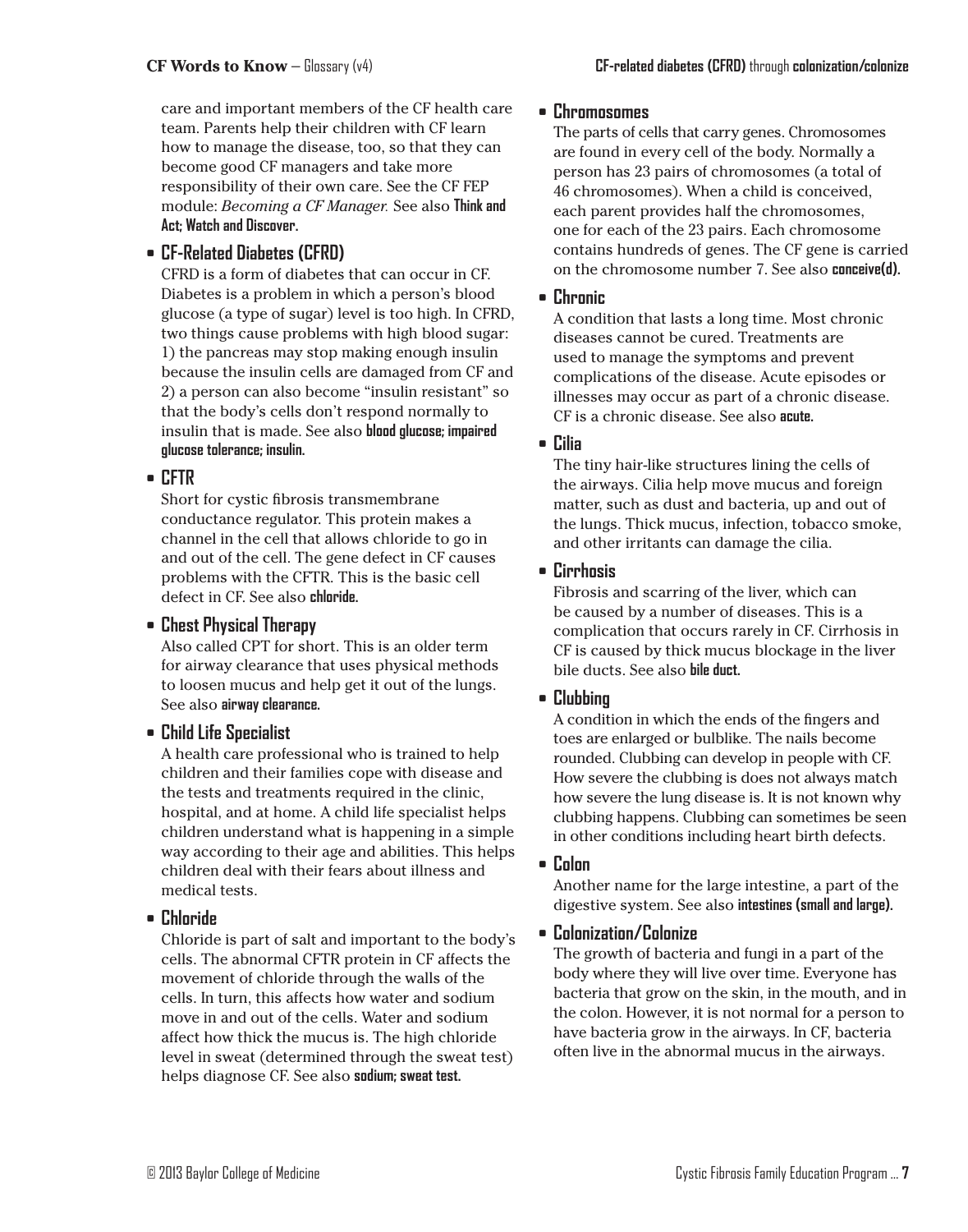### **• Competent**

Having the ability, knowledge, and skills to carry out and complete tasks. Parents and their children with CF become competent CF managers after they have been trained and have been able to practice and successfully carry out CF management tasks. All children, with and without CF, work to become competent in developmental tasks or skills, such as getting dressed, playing a sport, or completing a homework assignment. See also **CF manager; developmental task.**

## **• Complication(s)**

A problem caused by a disease. Common complications of CF are lung infections, malabsorption, and sterility.

## **• Computed Tomography**

Also called CT. This is a type of radiology test that uses a computer to take pictures of an area of the body. The pictures show more detail than a simple X-ray.

**• Conceive(d)**

To become pregnant.

**• Conception**

When a man's sperm joins with a woman's egg to create a baby. The beginning of a pregnancy.

## **• Congenital Bilateral Absence of the Vas Deferens (CBAVD)**

From birth, lacking the tubes that carry sperm from the testicles to the penis. This tube is called the vas deferens. If these tubes are missing or blocked, sperm cannot get into the semen and the male is infertile. See also **infertile; semen; testes.**

**• Constipation**

When a person does not have stools (bowel movements) regularly. Most people have at least one stool a day. A person who is constipated may not have a stool for several days. The stool may be harder than usual. Abnormal stool or reduced motion of the intestines can cause constipation. People can have constipation if they do not drink enough fluids or have enough fiber in their diets. Constipation is common in CF and some people with CF regularly need to use laxatives or stool softeners. See also **bowel movement (BM); laxative.**

## **• Contact Isolation**

Used in the clinic or hospital when a person gets certain types of infection that can be spread to other people. In CF, infections that require contact isolation include multiply resistant *Pseudomonas aeruginosa* and *Burkholderia cepacia*; methicillinresistant *Staphylococcus aureus*; and certain viruses.

**• Contaminated**

When an item has something, such as germs, on or in it that can cause harm.

**• Contraception**

Methods used to prevent pregnancy.

**• Contraindicated**

A term applied to certain medicines or treatments when they are not to be used. For example, when a person has an allergy to certain antibiotics, those antibiotics are contraindicated.

**• Cor Pulmonale**

A complication that can be seen in people who have severe lung disease. Low oxygen levels and increased blood pressure in the lungs cause strain on the right side of the heart. The right side of the heart has to pump harder and can fail over time.

**• Corticosteroid(s)**

A type of steroid that is produced naturally in the body (in the adrenal gland) or is produced synthetically as a medication. Corticosteroid medicines are used to treat inflammation.

**• Cough**

The quick and forceful exhalation of a breath out of the lungs. Coughing is a natural body defense that helps clear the airways of foreign matter and mucus. People with CF need to have a strong cough to get mucus out of the lungs. Increased coughing is also a symptom of illness or a disease that is getting worse.

## **• Crackle(s)**

An abnormal sound heard in the lungs. Usually due to damaged airways or excess mucus or fluid in the lungs.

**• Creatinine**

A waste product of the body that is usually gotten rid of by the kidneys in the urine. If the kidneys are not working properly, the blood creatinine level can go up. The blood creatinine level is a test to watch kidney function.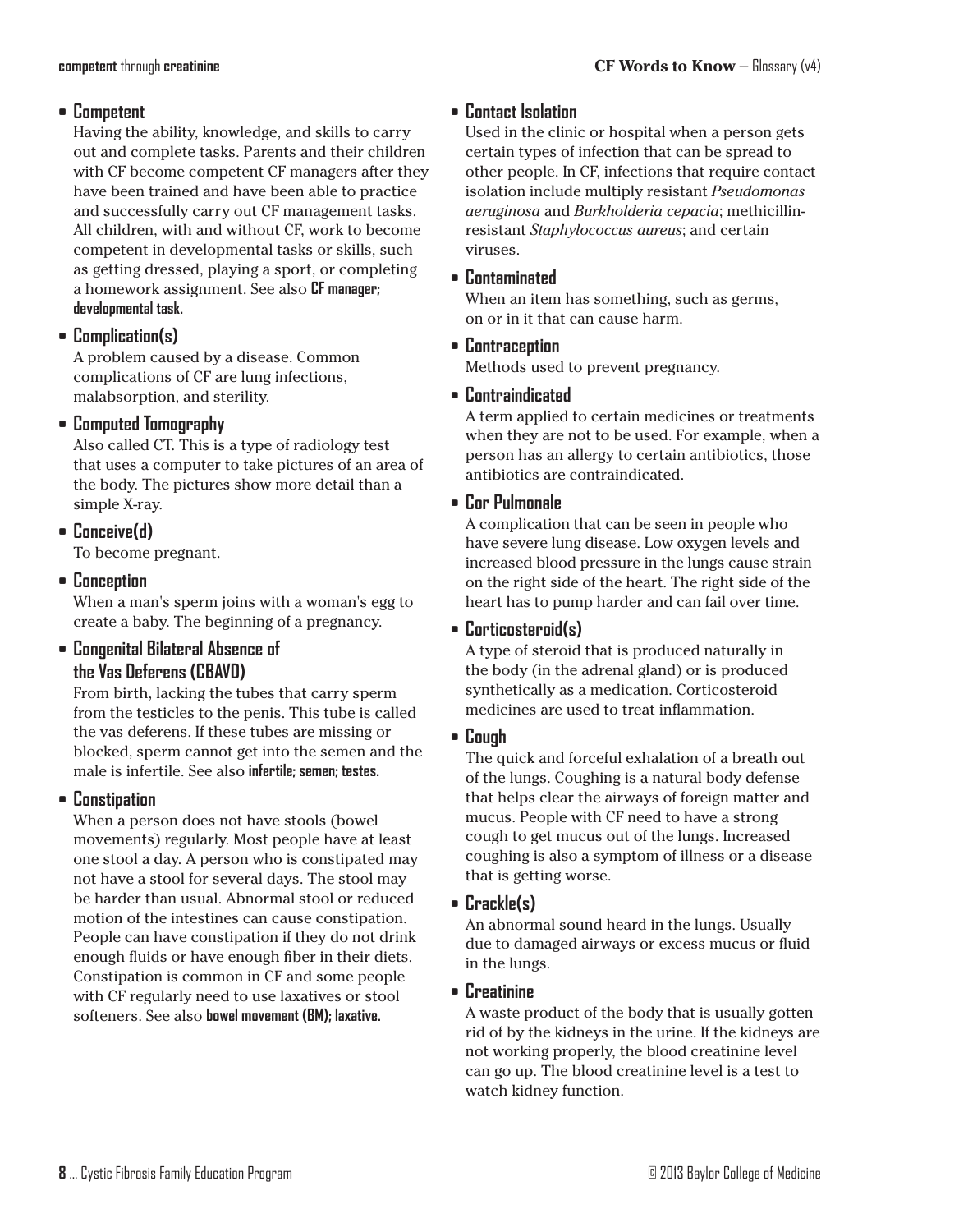## **• Cultures**

Lab tests done to grow germs that may be causing infections. Most often cultures are done to identify bacteria in a sample of body fluid, such as sputum (mucus). Bacteria may take several days to grow in culture. People with CF need to have regular sputum cultures to see what bacteria are present. Other cultures can be done to grow certain viruses or fungi. See also **sensitivity.**

#### **• Cyanosis**

A condition in which the skin or body looks blue. The blue color shows that the body doesn't have enough oxygen. A person may be described as "cyanotic." See also **hypoxia.**

### **• Cystic Fibrosis**

Cystic fibrosis (or CF) is a chronic disease inherited from both parents. Abnormal (thick, sticky) mucus blocks the pancreatic ducts and the airways, and leads to the most common problems in CF: difficulty digesting food and lung infections. Treatments can improve symptoms and slow the progression of the disease.

## **D**

#### **• Dehydrated/Dehydration**

A condition that results from a person not having enough fluid. Usually happens when a person is not drinking enough fluids and has extra fluid loss, such as with sweating or diarrhea. Dehydration can cause serious health problems. People with CF are at higher risk of dehydration.

#### **• Developmental Stage and Developmental Track** Children develop physically, mentally, and socially

in similar ways. A developmental stage is defined by physical and cognitive abilities, and emotional and social maturity common for a child of a certain age.

Developmental track refers to the developmental stages that a child progresses through in the order and at the same rate of other children. A child who is not on the developmental track would not be doing what other children of his or her age do.

#### **• Developmental Task**

A skill or behavior that a child learns by a certain age. Developmental tasks include speech; physical behaviors, such as walking or writing; and cognitive tasks, such as solving math problems or spelling.

## **• DEXA Scan**

Short for dual-energy X-ray absorptiometry scan. An X-ray that checks bone thickness or density to diagnose bone disease. See also **osteoporosis.**

#### **• Diabetes**

A chronic disease caused by the pancreas not making enough insulin (insulin deficiency) and/or the body cells not responding normally to insulin (insulin resistance). Diabetes can be a complication in CF. Insulin is produced by the pancreas and controls how much sugar the body can use for energy and how much is stored. CFrelated diabetes (CFRD) is usually treated with insulin. See also **CF-Related Diabetes (CFRD).**

### **• Diagnose(d)/Diagnosis**

Giving a name to a disease or illness that a person has. A health care provider makes a diagnosis based on a person's medical history, physical findings, and various test results.

### **• Diaphragm**

The main breathing muscle—a dome-shaped muscle separating the chest and abdomen. People with CF may learn to use the diaphragm to cough better or make breathing easier.

**• Diarrhea**

Refers to watery stools. Diarrhea is most often caused by infection with certain bacteria or viruses. Other symptoms with diarrhea include fever, stomach pain, nausea, and vomiting.

## **• Dietitian**

A health care professional who is trained to look at a person's diet and growth pattern. A dietitian can teach families how to adjust their children's diets so the children with CF get the calories and nutrients they need to be healthy. See also **nutrients.**

## **• Differential Attention**

A way to modify or change behavior by ignoring unwanted behavior and paying attention to desired behavior. For example, a parent ignores her child when he whines (unwanted behavior), but as soon as the child talks without whining (desired behavior), the parent pays attention to him. If the parent is consistent about ignoring whining and paying attention to appropriate talk, the child will eventually stop whining.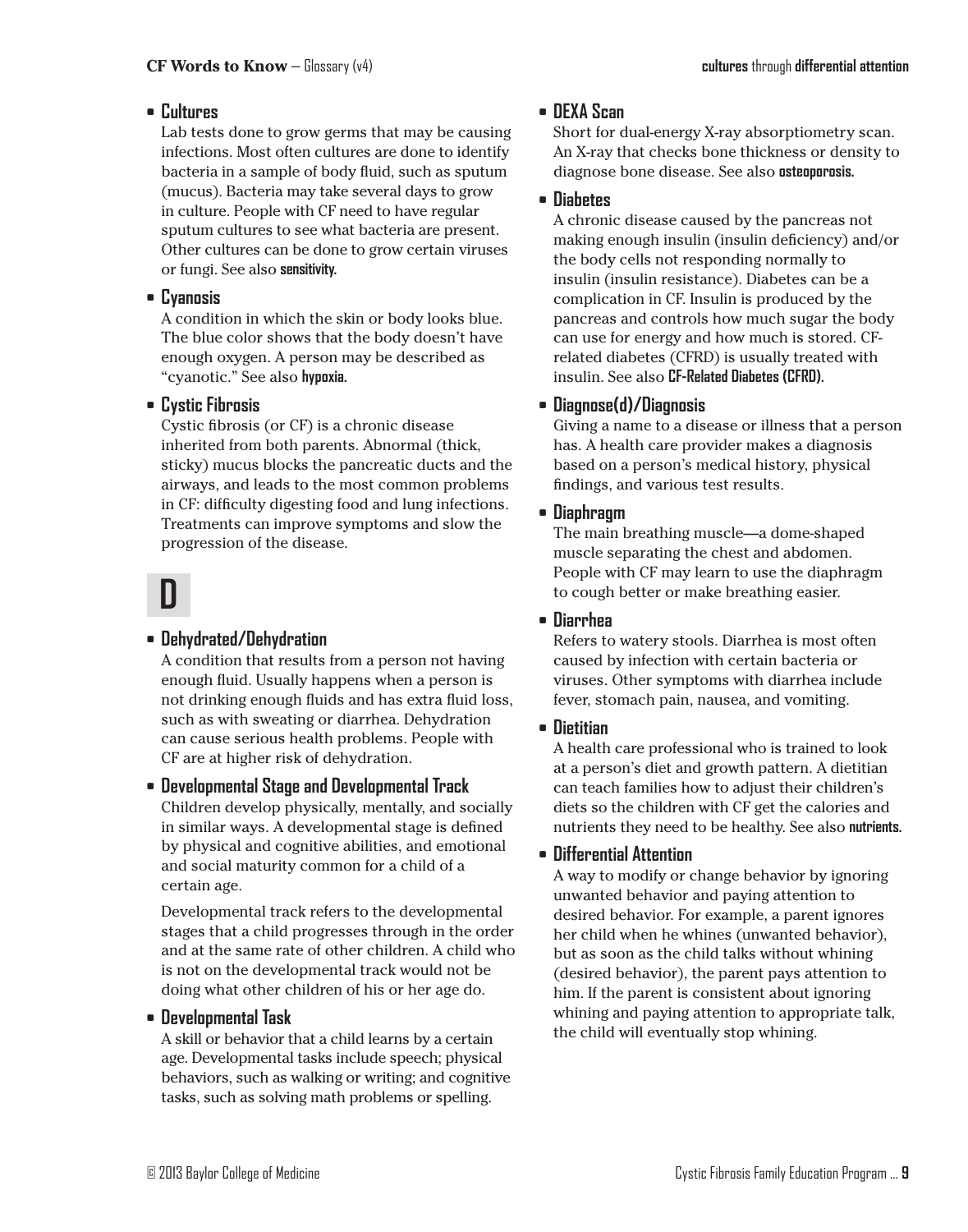## **• Digest(ing)/Digestion**

The process of breaking down food into nutrients. The nutrients are absorbed into the bloodstream and used by the body. Digestion begins in the mouth and continues in the stomach and intestines.

## **• Digestive System**

The mouth, esophagus, stomach, liver, gallbladder, pancreas, small intestine, large intestine (colon), rectum, and anus take in and digest food and remove the wastes not used by the body.

## **• Digestive Tract**

See **gastrointestinal/GI tract**.

#### **• Distal Intestinal Obstruction Syndrome (DIOS)**

A partial or complete blockage of the intestine. The blockage is made up of abnormal stool with partly digested food and mucus. It is a severe form of constipation. DIOS is more common in CF as a person ages. Also called meconium ileus equivalent.

### **• DNA**

Short for deoxyribonucleic acid. DNA strands are the chemical codes that make up genes. DNA determines the "genetic message" for each cell in the body. DNA is found in every cell.

#### **• DNase**

A type of protein that cuts long strands of DNA into small pieces. An inhaled drug used in CF called dornase alfa (Pulmozyme®) is a DNase. Dornase alfa breaks down DNA that gets in airway mucus from cells that have died. DNase helps make thick mucus thinner.

#### **• DNA Testing**

Since the pattern of DNA makes up the instruction code in each gene, genetic testing to look for CF gene mutations is sometimes called CF DNA testing. See also **DNA; genetic.**

#### **• Dosage**

The amount and the number of times per day medicine(s) should be taken as prescribed by a doctor.

#### **• Dose**

A measured amount of medicine given.

## **• Drug Level**

A lab test to measure the amount of a drug in the blood. Drug levels help make sure the dosage is high enough to work, but not too high that it causes side effects. Drug levels are needed for certain medicines used in CF, such as aminoglycoside antibiotics. See also **aminoglycoside antibiotic; peak level; trough level.**

#### **• Dry Powder Inhaler**

DPI for short. This device delivers a very fine powder of medicine that a person breathes in.

#### **• Ducts**

Passages or tubes in the body. Ducts from the pancreas carry enzymes to the small intestine to help digest food. In CF, the ducts are often blocked with abnormal mucus. The person with CF then needs to take replacement enzymes.

#### **• Dyspnea**

Shortness of breath. A feeling that a person cannot get enough air.

# **E**

#### **• Edema**

A buildup of fluid in tissues that causes swelling or congestion. Edema may show up as swollen feet or ankles. Pulmonary edema occurs in the lungs and can be seen with cor pulmonale or other causes. See also **cor pulmonale.**

#### **• Ejaculated/Ejaculation**

The act of sperm and semen leaving the body through the penis. See also **penis; semen; sperm.**

#### **• Elastase**

One of the enzymes produced in the pancreas. Elastase helps break down some proteins in food in the intestine. It can also be measured in the stool to diagnose pancreatic insufficiency. See also **enzymes; pancreatic enzymes; pancreatic insufficiency; protein.**

#### **• Electrolytes**

Chemical salts that help cells work. Electrolytes include sodium, chloride, potassium, and bicarbonate. See also **bicarbonate; chloride; potassium; sodium.**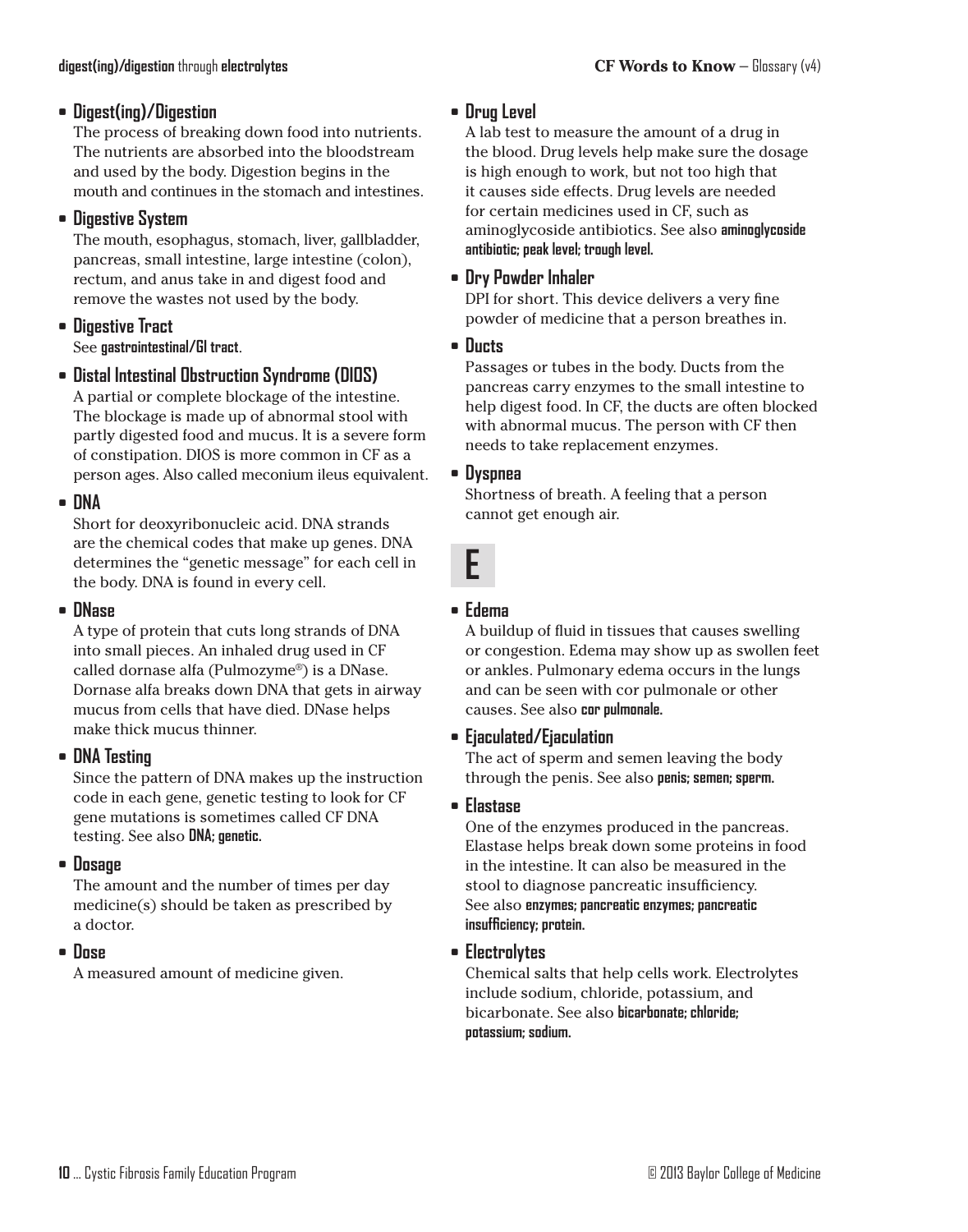## **• Embolization**

A procedure to stop bleeding in the lungs. A long thin tube (catheter) is threaded to the blood vessels around the airways. Little plugs of plasticlike material are injected to block a leaky blood vessel. This is done sometimes in CF when a person has severe hemoptysis. See also **hemoptysis.**

#### **• Endocrinologist**

A doctor with special training in the diagnosis and treatment of diabetes and other diseases, including problems with thyroid hormone and growth hormone. See also **CF-related diabetes; diagnosis; growth hormone.**

#### **• Endoscopy**

A test that uses a tube with a fiber-optic camera and suction to look inside the body. For example, an endoscope can be used to look into the esophagus and stomach or the colon (large intestine). The doctor can get biopsies (small samples of tissue) and fluid samples.

### **• Endurance**

The ability or strength to continue or last. Can be referred to as a person's "staying power." Sticking to or perservering with a task.

## **• Enema**

Putting fluid up through the anus into the rectum and lower colon. See also **anus; colon; rectum.**

## **• Enzymes**

Chemicals the body uses to break down and digest food. These enzymes are called digestive or pancreatic enzymes. Enzymes produced by the pancreas include lipase, protease, and amylase. Without enzymes, food cannot be broken down into nutrients the body can use. In CF, mucus may block the ducts or tubes that carry enzymes. Most people with CF must take pancreatic enzymes (also called replacement enzymes or enzyme supplements) to digest food. See also **malabsorption; pancreatic enzymes.**

#### **• Enzyme Supplements** See **pancreatic enzymes.**

## **• Esophageal Varices**

Blood vessels in the esophagus that get enlarged and swollen because of pressure and blood backup with cirrhosis. These blood vessels can break open and bleed, which may cause a person to vomit up blood. See also **cirrhosis; esophagus; liver.**

## **• Esophagitis**

An inflammation or irritation of the esophagus, most often caused by gastroesophageal reflux (GER). Esophagitis can cause heartburn (pain in the chest). See also **gastroesophageal reflux.**

### **• Esophagus**

The tube that connects the throat to the stomach.

### **• Estrogen**

A hormone that comes from the ovaries in females. Estrogen is important in female sexual development and function. See also **ovaries.**

### **• Exacerbation**

A time when a person is having more signs and symptoms of illness or disease problems that need treatment. In CF, people can have pulmonary exacerbations. See also **pulmonary.**

### **• Exhale(ing)/Exhalation**

Breathing out; the flow of air out of the lungs with each breath.

## **• Exocrine Glands**

Tissues in the body that make secretions. The sweat, salivary, and tear glands are exocrine glands. In the airways and pancreas, exocrine glands produce mucus. In CF, these glands make abnormal secretions. See also **sweat glands.**

## **• Expiration/Expiratory**

The time when a person is exhaling (air flowing out of the lungs) during breathing. See also **exhale(ing)/exhalation; FEV1.**

## **• F508del**

**F**

Also written as deltaF<sub>508</sub> or ∆F508. The most common gene mutation (abnormal genop) that has been found to cause CF. See also **gene(s)/gene mutation; mutation(s).**

#### **• Face Mask**

Babies and young children need to wear a face mask to inhale medications through the nose and mouth as a mist during breathing treatments. The mask is connected to a nebulizer cup and air compressor machine. The mask makes it possible for the baby or young child to get more of the medication into his or her lungs.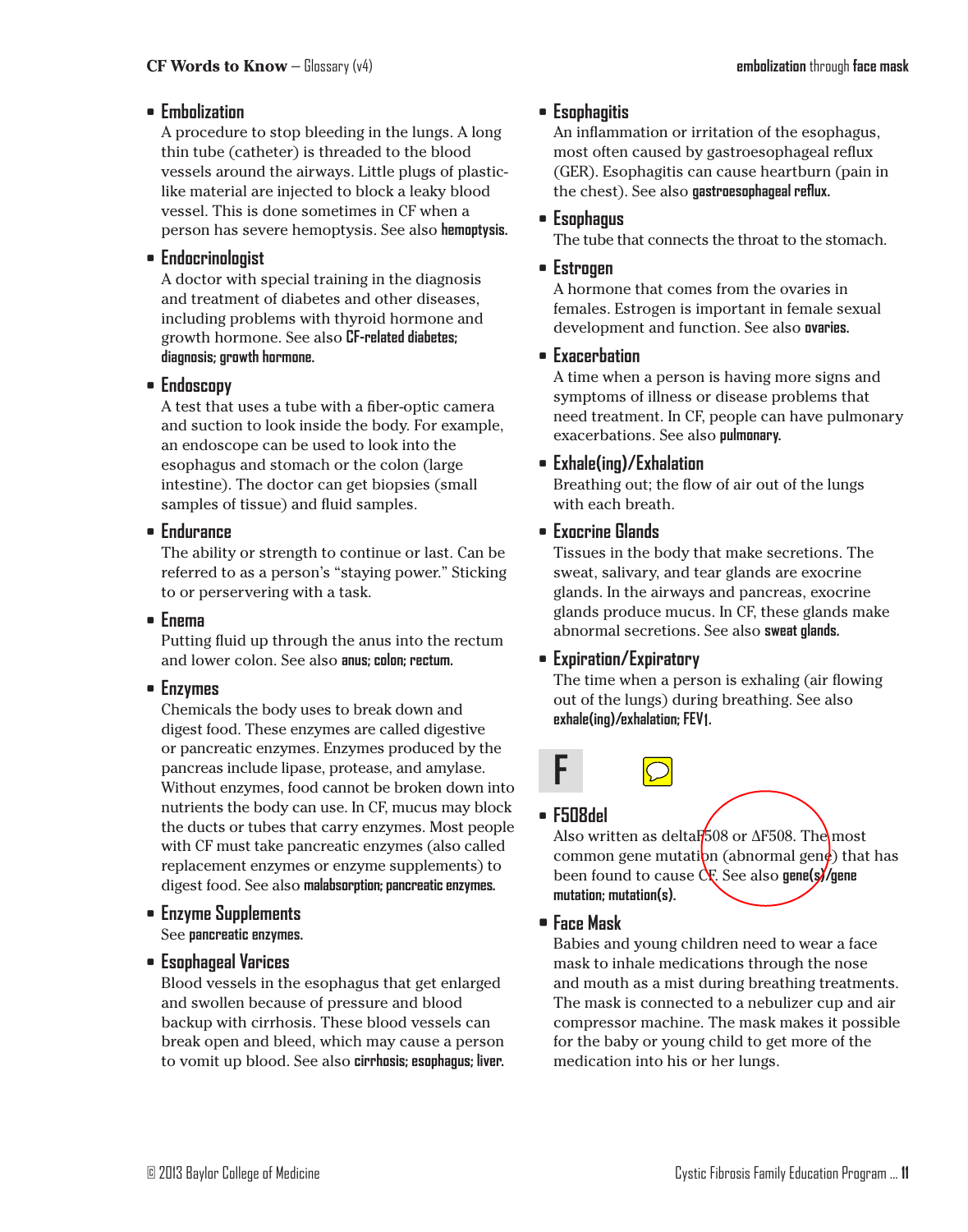## **• Failure to Thrive**

A child who is not growing normally. Failure to thrive is a common problem seen in CF.

#### **• Fallopian Tubes**

The tubes that connect the ovaries to the uterus. The woman's eggs travel from the ovaries through these tubes to the uterus. See also **ovaries; uterus.**

## **• Fast/Fasting**

Nothing to eat or drink for a number of hours.

## **• Fat**

A type of nutrient found in many foods and an important source of energy for the body. Most fats have to be digested by pancreatic enzymes in the intestine.

## **• Fat-Soluble**

Able to be dissolved in a fat or oil. Fat-soluble vitamins (A, D, E, and K) are not absorbed well in CF so extra vitamin supplements are needed.

## **• Fecal**

Being of or related to stool (feces). See also **feces.**

### **• Fecal Elastase**

Elastase is an enzyme that is normally found in stool. The elastase level in the stool is low in a person with CF who has pancreatic insufficiency. It can be measured to test for malabsorption. See also **pancreatic insufficiency; malabsorption.**

## **• Feces**

Another word for stools or bowel movements. See also **bowel movement (BM).**

## **• Fellow**

A doctor who has completed a residency and is doing additional training to become a specialist in an area such as pediatric lung diseases (pediatric pulmonologist). Fellows care for patients under the supervision of a specialist physician.

## **• Fertile**

Able to get pregnant (woman) or cause pregnancy (male). See also **infertile.**

## **• Fertility**

The ability to conceive a baby.

## **• Fertilize**

When a man's sperm joins with a woman's egg.

### **• FEV1**

Short for forced expiratory volume in 1 second. During spirometry, this measures the amount of air that a person blows out in the first second of exhaling forcefully. If a person's FEV1 is average for sex, age, height, and race, it is said to be 100 percent predicted. See also **exhaling; expiration/expiratory; percent predicted; spirometry.**

### **• Fibrosis**

Formation of fiber or scar tissue. In CF, fibrosis can occur in the pancreas, lungs, or liver.

#### **• Flatus**

Gas produced in the intestine that is passed from the anus. Commonly called a fart or toot.

### **• Flutter® Device**

A handheld device that is used during airway clearance to help move mucus out of the lungs. A person with CF blows into the device, which loosens mucus by making vibrations in the airways. He or she needs to cough between blows. A CF health care team member teaches people with CF and families how to use the Flutter® device.

### **• Fundoplication**

A surgical procedure used to tighten the muscle at the upper end of the stomach where it joins the bottom of the esophagus. The procedure is used to control gastroesophageal reflux (GER) when medical treatments have failed. See also **gastroesophageal reflux.**

## **• Fungus**

A group of plants that have no leaves or flowers. Mildews, molds, and mushrooms are forms of fungi. Some people develop allergy sensitivity to *Aspergillus* mold. Rarely, certain fungi can cause infection in the lungs. *Candida* is another common fungus. *Candida* can cause thrush in the mouth or a diaper rash. See also **Aspergillus; Candida; colonization/colonize.**

## **• FVC**

Short for forced vital capacity. Largest amount of air that a person can breathe in and out with a good effort. One of the measures done by a spirometry test. See also **spirometry.**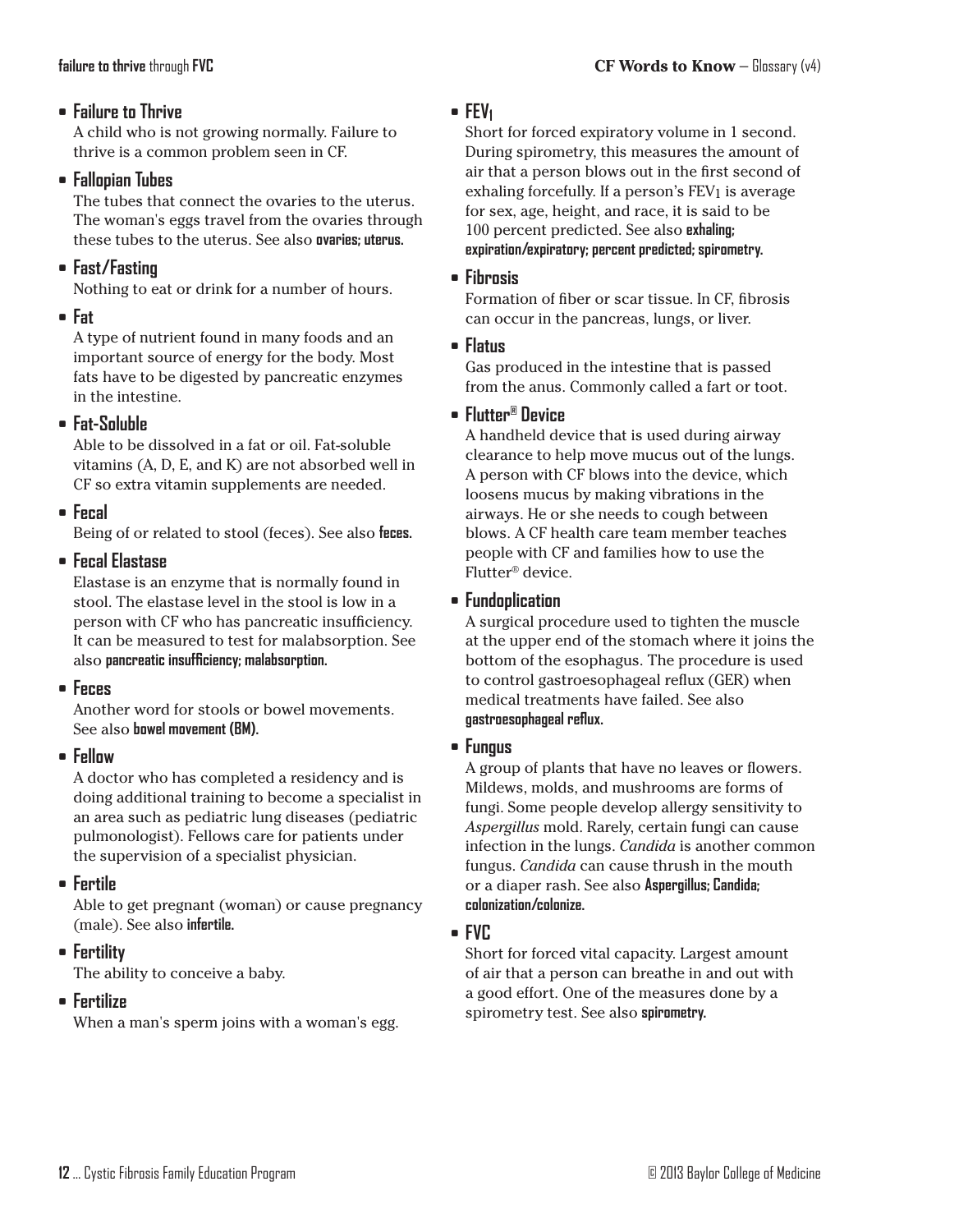## **G**

## **• Gallbladder**

The gallbladder is a small organ attached to the liver and is part of the gastrointestinal tract. The gallbladder stores extra bile the liver produces. Bile fluid is released from the liver and helps digest food in the intestines. See also **bile; gastrointestinal/GI tract.**

## **• Gallstone**

A stone-like mass that can be found in the gallbladder or bile duct. See also **bile duct; gallbladder.**

## **• Gas Exchange**

The exchange of carbon dioxide for oxygen. Gas exchange takes place in the alveoli or air sacs at the end of the smallest branches of the airways (bronchioles). Oxygen passes through the walls of the alveoli into the bloodstream as carbon dioxide moves from the bloodstream into the alveoli. From the alveoli, the carbon dioxide passes into the bronchi and moves out of the lungs as a person breathes out, or exhales.

## **• Gastric Fluid**

An acidic fluid produced in the stomach that helps digest food. As the stomach churns, the gastric fluid mixes with the food and helps break it down.

## **• Gastroenterologist**

A doctor who has special training in the diagnosis and treatment of diseases of the digestive system, including the esophagus, stomach, intestines, and liver. See also **digestive system; esophagus; intestines; liver.**

## **• Gastroesophageal Reflux**

Also called GE reflux or GER for short. The flow of stomach contents back up into the esophagus. Gastroesophageal reflux can cause vomiting, heartburn, and esophagitis. Tests used to diagnose GER include X-rays, an endoscopy, or a 24-hour pH probe. Medicines can be used to try to control GER. Sometimes a surgery is required called a fundoplication. See also **endoscopy; esophagitis; fundoplication; pH probe.**

## **• Gastrointestinal**

GI for short. Relating to the stomach and intestines. Parents of children with CF keep track of gastrointestinal or digestive symptoms (such as the size and appearance of stools), to monitor how well their child's enzymes and high-calorie diet are working. See also **digestive system; gastrointestinal/GI tract; malabsorption.**

## **• Gastrointestinal/GI Tract**

Gastro = stomach; intestinal = intestines. The gastrointestinal or GI tract (sometimes also called the digestive tract) refers to the entire digestive system—the pathway food travels through the body. In the GI tract, the food is digested and the nutrients absorbed by the body. The waste from food passes out of the body through the rectum and anus, which are located at the end of the GI tract. See also **digestive system.**

## **• Gastrostomy Tube or Button**

GT or G-button for short. A tube that is placed through the abdominal wall into the stomach to provide nutrition. See also **abdominal wall.**

## **• Gene(s)/Gene Mutation**

The basic unit of heredity. Genes determine each person's physical and chemical makeup. Genes are carried on chromosomes. A change in a gene is called a gene mutation. CF is caused by an abnormal gene mutation on the chromosome number 7. See also **autosomal recessive; chromosomes; genetic; mutation(s).**

## **• General Anesthesia**

When a person is given medicines that put him or her into a sleep-like state for surgery, tests, or procedures. This is usually done by a specialist physician called an anesthesiologist. A person who is under general anesthesia is not aware of what is happening, does not feel pain, and may need support to breathe. The person often does not remember anything that happened during the time he or she was under anesthesia.

## **• Generic**

A substitution for a specific brand of medication. Generic medications do not have a registered trademark name. Some generic medicines work as well as the brand name versions. However, for CF care, it is recommended that families avoid generic enzymes because they do not work as well.

#### **• Gene Therapy**

Research on future treatments for CF includes gene therapy in which healthy genes take the place of abnormal genes. The research focuses on how to get the healthy genes to the cells to take over for the abnormal genes. The first step in gene therapy was the discovery of the CF gene in 1989.

## **• Genetic(s)**

Anything related to genes and inheritance (heredity). CF is a genetic disease. See also **autosomal recessive; chromosomes.**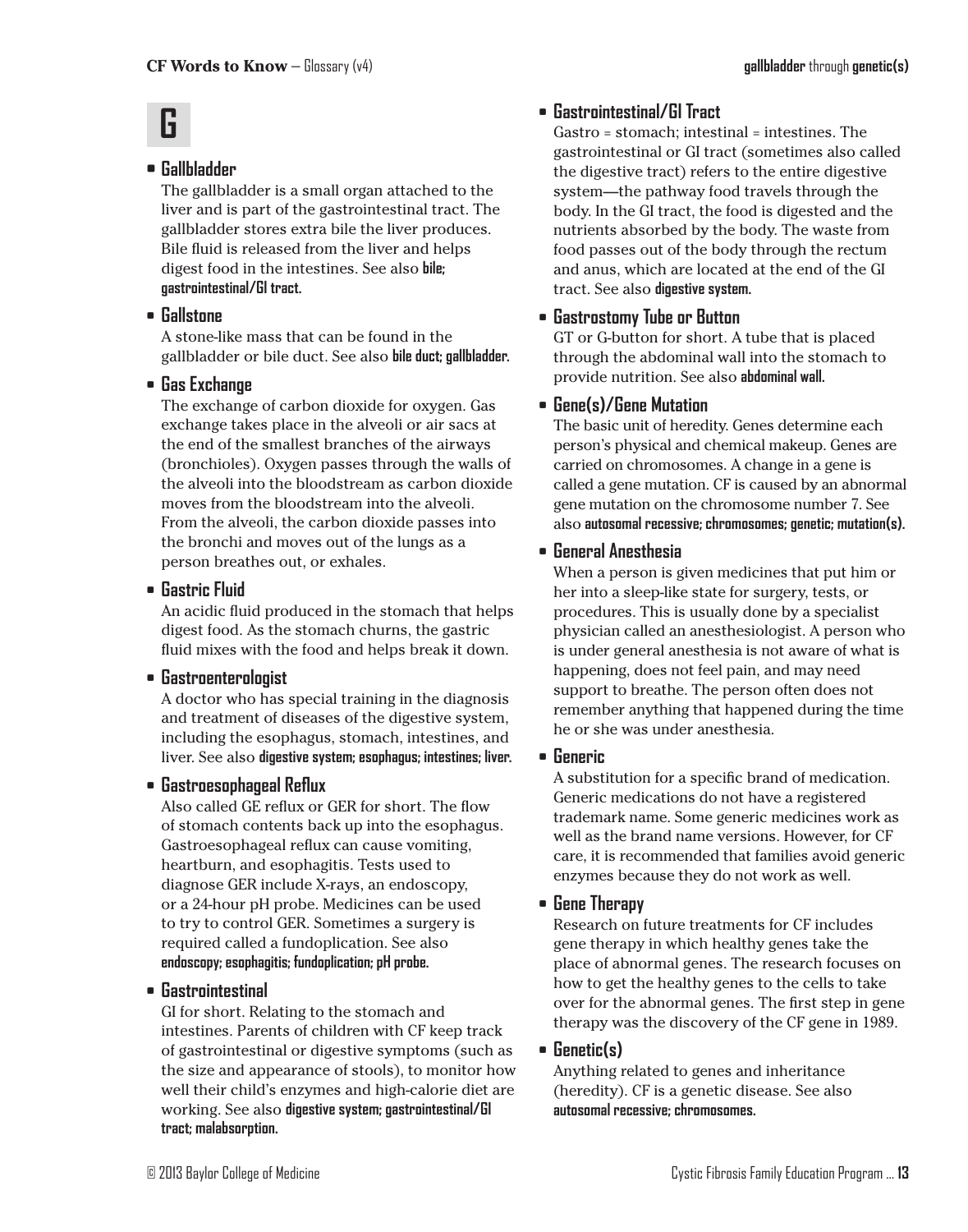## **• Genetic Counselor/Counseling**

A medical professional trained in genetics. A discussion (or counseling) with a genetic counselor can help a person understand the risk of passing on an inherited disease to his or her children. For example, families with a history of CF may learn their risk of having a child with CF.

## **• Genetic Mutation**

See **gene(s)/gene mutation.**

#### **• Genitals**

The male or female body parts involved in reproduction (the sexual organs).

#### **• Germs**

Living organisms (microbes) that often cause infection or disease. Examples include bacteria and viruses. See also **microorganisms; organism(s).**

#### **• Glucose**

A type of sugar that is found in many foods. An important nutrient used by all cells for energy. Blood glucose levels are high if a person has diabetes. See also **blood glucose.**

#### **• Growth Charts**

Graphs that show normal patterns of growth for boys and girls at various ages. A person's own measures, such as height and weight, can be put on the graph to compare to others and to track over time.

## **• Growth Hormone**

A hormone that is made in the brain. It is important in normal growth, including growth of bones and muscles.

#### **• Gut Flora**

Helper bacteria that normally live in the body's intestines. These bacteria help break down undigested carbohydrates that are passing through the intestines. They also help the intestines stay healthy and develop. They block the growth of bacteria that can cause infections, such as diarrhea. Other "helping tasks" include producing vitamins (such as vitamin K), helping the immune system, and preventing inflammation in the intestines.

#### **• Gynecologist**

A doctor who has special training in diagnosing and treating the female reproductive system, including the uterus, cervix, ovaries, and fallopian tubes. See also **cervix; fallopian tubes; ovaries; uterus.**

### **• Haemophilus Influenzae**

**H**

Also called *H. influenzae*, for short. A type of bacteria that may cause ear infections, pneumonia, and meningitis in young children. *H. influenzae* can colonize the airways of a person with CF and can cause bronchitis. One type of *Haemophilus influenzae*, type b (often called Hib), can now be prevented with a vaccine. The "flu" is caused by the influenza virus, not by *H. influenzae* bacteria. See also **bacteria; bronchitis; colonization/colonize.**

### **• Hand Hygiene**

Cleaning hands to prevent spread of germs.

#### **• Heat Stroke/Heat Exhaustion**

Serious illness caused by overexposure to heat often seen together with dehydration. Heat exhaustion is less severe than heat stroke. Without medical treatment and immediate cooling down, a person can die from heat stroke. People with CF may be at higher risk of heat-related problems.

#### **• Hemoptysis**

Coughing up blood from the lungs. Bleeding can occur in a person with CF who has lung disease and infection. Bleeding often stops on its own. A procedure called an embolization may be needed to plug the bleeding blood vessel. See also **embolization.**

#### **• Hereditary**

A trait or condition that is passed genetically (inherited) from parents to children. See also **genetic.**

#### **• Heterozygote**

A person who has inherited two different genes for a trait or disease. A person who is a heterozygote for CF has two different CF gene mutations. See also **carrier.**

#### **• High-Calorie Food Additives**

Products added to food to increase the number of calories. Children with CF need more calories than other children their age to absorb enough nutrients to grow and be healthy. Examples of high-calorie food additives include polycose powder, MCT oil, and corn oil.

#### **• High-Calorie Supplements**

Liquids or puddings that are high in calories. High-calorie supplements are given by mouth or through a gastrostomy tube to help a person gain or maintain weight. See also **gastrostomy tube.**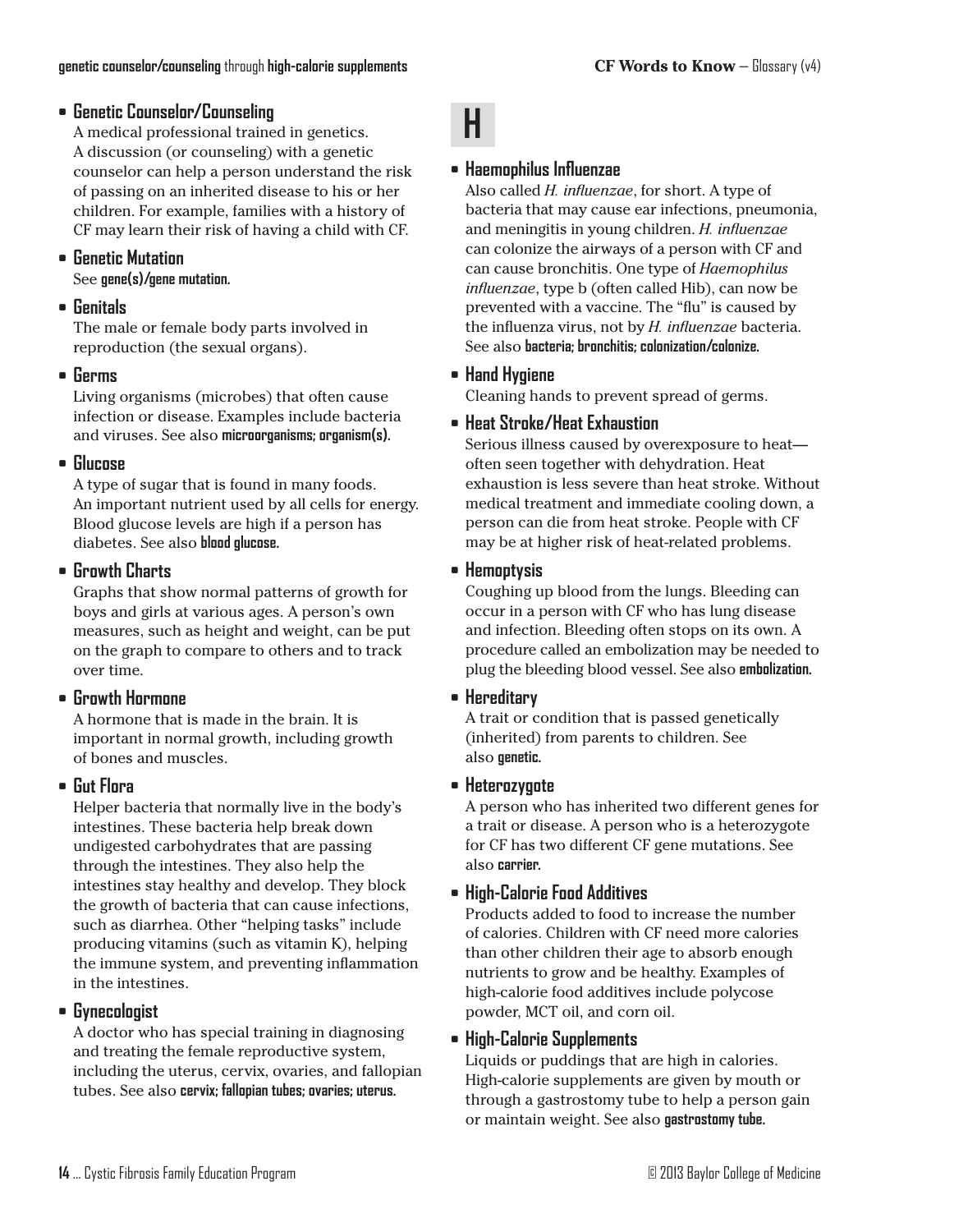## **• High Frequency Chest Wall Oscillation**

Also called percussive vest therapy or HFCWO for short. A type of airway clearance used to help loosen mucus in the lungs. A person wears an inflatable vest attached to a machine that causes the vest to vibrate rapidly. The machine has various pressure settings. A CF health care team member teaches people with CF and families how to use HFCWO. See also **percussive vest.**

## **• Holding Chamber**

Also called a spacer. A device that is used with a metered dose inhaler (MDI) to hold the puff of medicine so that a child can inhale it more slowly and deeply into his or her airways.

#### **• Homozygote**

A person who has inherited two of the same genes for a particular trait or disease. A person who is a homozygote for CF has two of the same CF gene mutations.

#### **• Hormone**

A substance that is produced by endocrine cells in the body and affects body functions. Examples include insulin and growth hormone. See also **growth hormone; insulin.**

#### **• Huff(ing)**

A way to move mucus out of the lungs. Huffing is a modified type of cough. It is similar to the way people breathe when they fog up a mirror with their breath. A person with CF breathes out actively, blowing the air out with force. A member of the CF health care team will teach him or her how to "huff."

#### **• Hyperglycemia**

High blood sugar. A person with CF can have high blood sugar because of CF-related diabetes or certain medicines. See also **CF-related diabetes (CFRD); insulin.**

#### **• Hyperinflation**

When one or both lungs are overfilled with air. Air can get trapped behind mucus in the lungs of a person with CF. This may be seen on a chest X-ray.

#### **• Hypertonic Saline**

A solution that is high in sodium chloride (salt) content. Hypertonic saline (Hyper-Sal™) is used in CF to help clear mucus from the airways. Usually a 7% solution is inhaled. Some people cannot tolerate hypertonic saline due to bronchospasm. See also **bronchospasm.**

#### **• Hypoxia**

Too little oxygen in the body. People with CF can have hypoxia when they have lung problems.

## **• IgE**

**I**

Short for immunoglobulin E. A protein that is involved in allergic reactions. People with allergies have a higher than normal blood IgE level. The level of IgE is used to check for ABPA. See also **ABPA.**

#### **• Ileum**

The last part of the small intestine that connects to the large intestine. See also **intestines.**

### **• Immune System**

The system in the body that prevents disease and fights infections. The immune system contains several parts including white blood cells, antibodies, and organs, such as the spleen. See also **antibodies.**

#### **• Immunizations**

Also called vaccinations. Used to help the body develop antibodies against certain bacterial or viral infections. A number of immunizations are recommended for all children and adults. People with CF should get a yearly influenza vaccine. See also **antibodies.**

## **• Immunoreactive Trypsinogen (IRT)**

This is a test that is used in newborn screening for CF. Most infants with CF will have a high IRT level.

#### **• Impaired Glucose Tolerance**

When blood glucose levels are higher than normal, but not high enough to diagnose diabetes. See also **blood glucose; diabetes; diagnose.**

#### **• Infection(s)**

What happens when germs grow in the body, often causing harm. Infections can be acute or chronic. An infection can vary in how severe it is from person to person. A person can have more than one infection at the same time. Infections can cause a number of symptoms, such as fever, cough, or diarrhea.

#### **• Infertile**

Unable to get pregnant (female), or to cause pregnancy (male). See also **infertility.**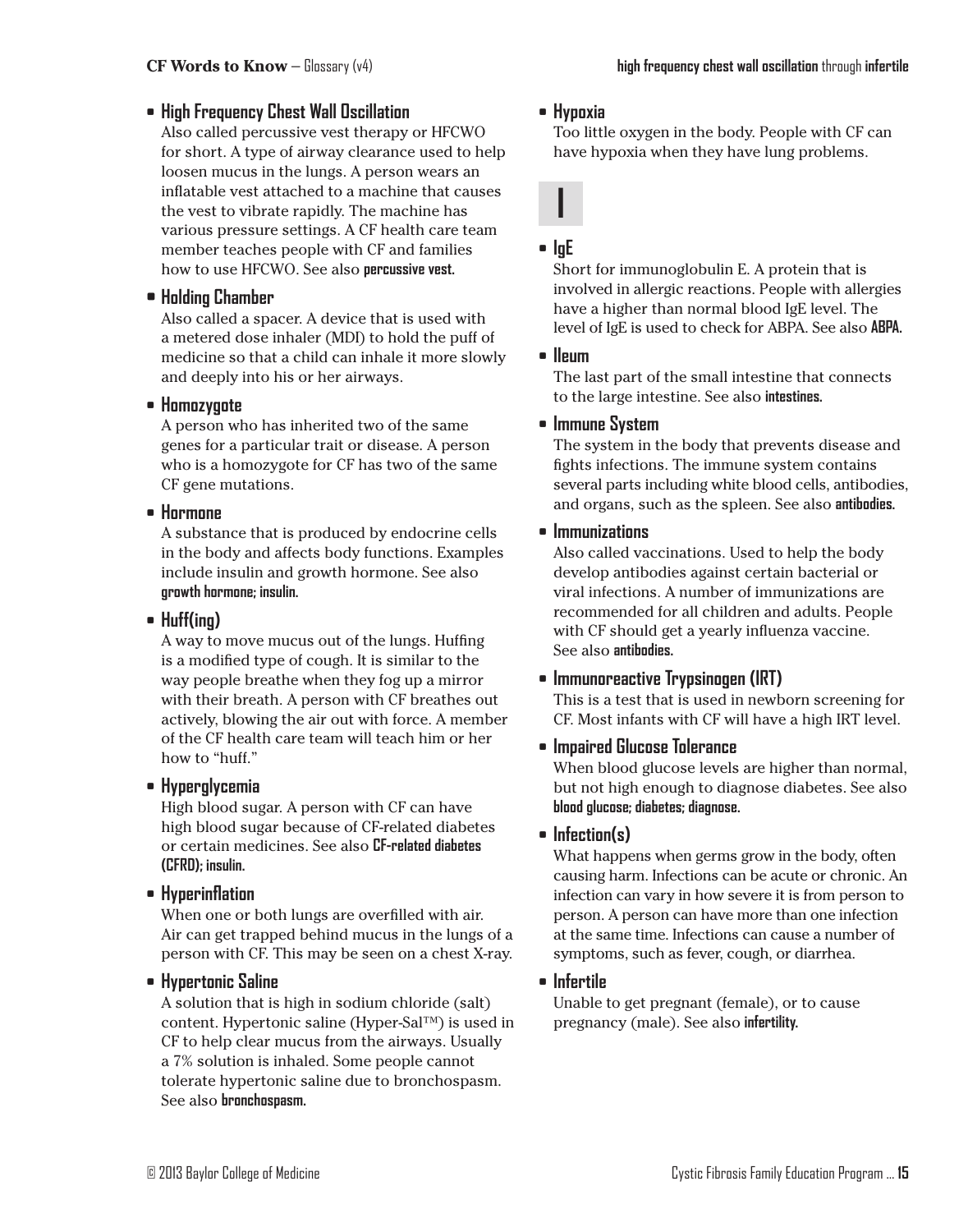## **• Infertility**

When a person is not able or finds it very difficult to conceive or produce children. More than 90 percent of men with CF are infertile because the vas deferens (the tube that carries sperm) is blocked. Women with CF can conceive, but may find it harder to get pregnant because of abnormal mucus blocking the cervix. See also **vas deferens.**

## **• Inflammation**

Swelling of the body's cells because of an infection or injury. Inflammation can be a normal reaction that helps clear the problem and repair injured cells. Too much inflammation, however, can cause problems. In CF, chronic inflammation in the lungs causes damage over time.

### **• Influenza**

Also called "the flu" for short. An acute infection caused by an influenza virus. There are two types of influenza viruses that cause the infection: types A and B. Common flu symptoms include headache, muscle aches, fever, chills, sore throat, and cough. A yearly influenza immunization (flu shot) helps protect people from getting the flu. See also **immunizations**.

### **• Inhalations**

The number of puffs or doses of medicine to be inhaled or breathed in.

- **• Inhale(ing)/Inhalation/Inspiration** Breathing in; the flow of air into the lungs.
- **• Inhaler**

Another name for metered dose inhaler or puffer. See **metered dose inhaler.**

**• Inherit(ed)**

A trait or disease that is passed from parents to children. See also **hereditary.**

**• Inpatient**

A person admitted to the hospital for treatment.

#### **• Insulin**

A hormone produced by cells in the pancreas that helps the body use certain sugars including glucose. A person who does not have enough insulin has diabetes. Some people with diabetes can make insulin, but the cells do not respond to it normally. Some people with CF develop CF-related diabetes (CFRD). See also **CF-related diabetes (CFRD); hormone.**

## **• Intestines (Small and Large)**

Also called the bowels. The hollow tubes that are found in the abdomen. Food passes from the stomach into the small intestine where most of the digestion in the body takes place. Enzymes from the pancreas pass through ducts into the small intestine to help digest or break down food so that it can be absorbed by the body. Any undigested food then travels to the large intestine (also called the colon) where good bacteria help turn the leftover waste from the food into stool (bowel movement). The large intestine helps move the waste or stool out of the body through the rectum and anus. See also **digestive system; pancreas.**

## **• Intrapulmonary Percussive Ventilation (IPV**®**)**

IPV® is another way to do airway clearance. Mucus is loosened by making vibrations in the airway. The IPV® machine delivers very fast short pulses (bursts) of air through a mouthpiece. See also **airway clearance.**

### **• Intravenous(ly)**

IV for short. Given in a vein. A small tube (also called a catheter) is placed into a vein to give medicines.

### **• Intussusception**

A problem in which a part of the intestine telescopes into another part causing a blockage. Usually this occurs right where the small intestine joins the large intestine.

#### **• Iron**

A mineral needed by the body. It is used by red blood cells. Low iron levels can cause anemia.

#### **• Irritants**

Substances that can cause inflammation when they come in contact with the body. Irritants that a person breathes in, such as air pollutants or tobacco smoke, can trigger inflammation and bronchospasm. See also **bronchospasm; inflammation.**

#### **• IV**

Short for intravenous. Usually it refers to an IV catheter, a small tube placed in a vein. See also **central line; intravenous(ly); peripheral line; PICC line.**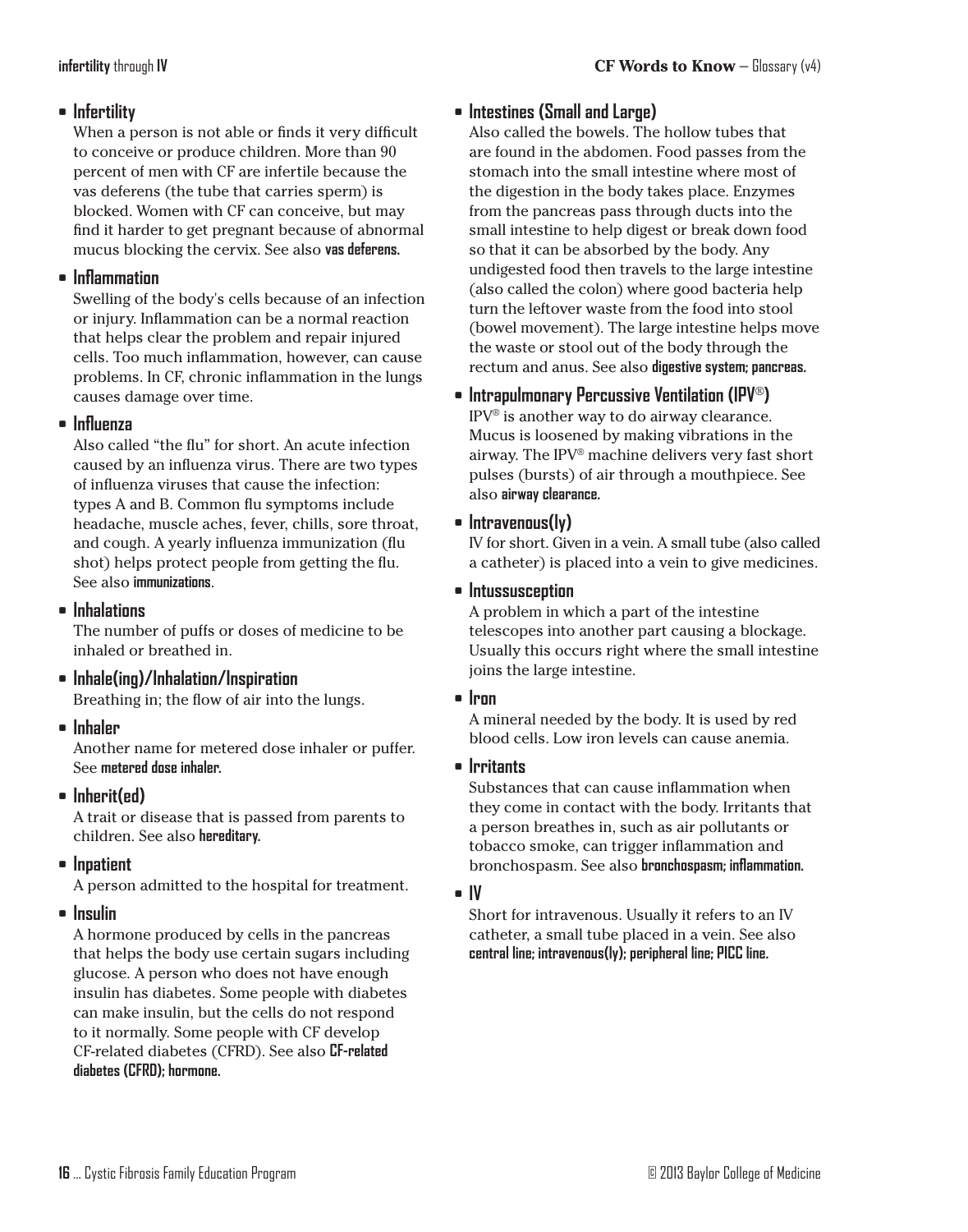# **K**

## **• Kidney Function Tests**

Blood tests that help show whether the kidneys are working well. Kidney irritation or injury from infection or certain medicines will cause abnormal blood levels of blood urea nitrogen (BUN) and creatinine. These are also called renal function tests. Kidney function tests are monitored when a person with CF is treated with certain medicines such as aminoglycoside antibiotics. A urine sample is also looked at to see if there is irritation of the kidneys. See also **creatinine**.

# **L**

#### **• Lactose Intolerance**

Problems digesting lactose, a type of sugar found in certain foods, such as cow's milk and other dairy products. Lactose intolerance is a common problem among all children. Signs of lactose intolerance include diarrhea, gas, and/or bloating right after eating or drinking products that contain cow's milk.

**• Large Intestine**

Also called the colon. See **intestines (small and large).**

**• Laxative(s)**

Medicines that help treat or prevent constipation and move stool through the intestines. See also **constipation; intestines.**

**• Lipase**

One of the enzymes produced in the pancreas. Lipase helps break down fats in food in the intestine. Lipase is included in pancreatic enzyme supplements in CF. See also **enzymes; pancreatic enzymes.**

**• Liver**

An organ of the body located in the upper right side of the abdomen just below the diaphragm. The liver does many things. It is involved in the breakdown of protein and carbohydrates in the blood. The liver also produces bile fluid that goes to the small intestine and helps with digestion.

#### **• Liver Enzymes**

Chemicals that work in the liver to help break down nutrients and medicines from the blood. Blood levels of liver enzymes show how well the liver is working and if it is injured.

## **• Liver Function Test**

A group of blood tests that help tell if the liver is working normally. Results may be high if the liver is not working well, or has an infection. For people with CF, liver function tests are done at least once a year. See also **liver.**

### **• Lobes**

The lungs are divided into sections called lobes. The right lung has three lobes: upper, middle, and lower. The left lung is slightly smaller because the heart sits in the left side of the chest. The left lung has two lobes: upper and lower. When families learn how to do postural drainage and percussion (PD & P), they learn about the lobes of the lungs so that they know where to clap their child with CF to help move mucus out of the lungs.

### **• Lower Respiratory Tract**

The windpipe (trachea), lungs, and airways below the vocal cords.

### **• Lower Respiratory Tract Infections**

Infections, such as bronchitis or pneumonia, involving the airways and/or lung tissue. In CF, the most common bacteria that cause these infections are *Pseudomonas aeruginosa*, *Staphylococcus aureus*, and *Haemophilus influenzae*. Viruses that may cause the infections include respiratory syncytial virus (RSV), adenovirus, and influenza (the flu). Bacterial infections are treated with antibiotics, but there are no medicines for most viral infections.

#### **• Lung Function**

How the lungs work. Lung function includes how well air moves in and out, and how well the lungs bring in oxygen and blow out carbon dioxide. Lung function can be measured by pulmonary function tests. See also **pulmonary function tests.**

#### **• Lung Function Tests**

See **pulmonary function tests.**

**• Lung Infection(s)**

Lung infections in CF are most often caused by bacteria and/or viruses. Bacteria grow well in the thick abnormal mucus in the airways and sinuses in CF. Infections caused by bacteria need to be treated with antibiotics. See also **bacteria; lower respiratory tract infections; viruses.**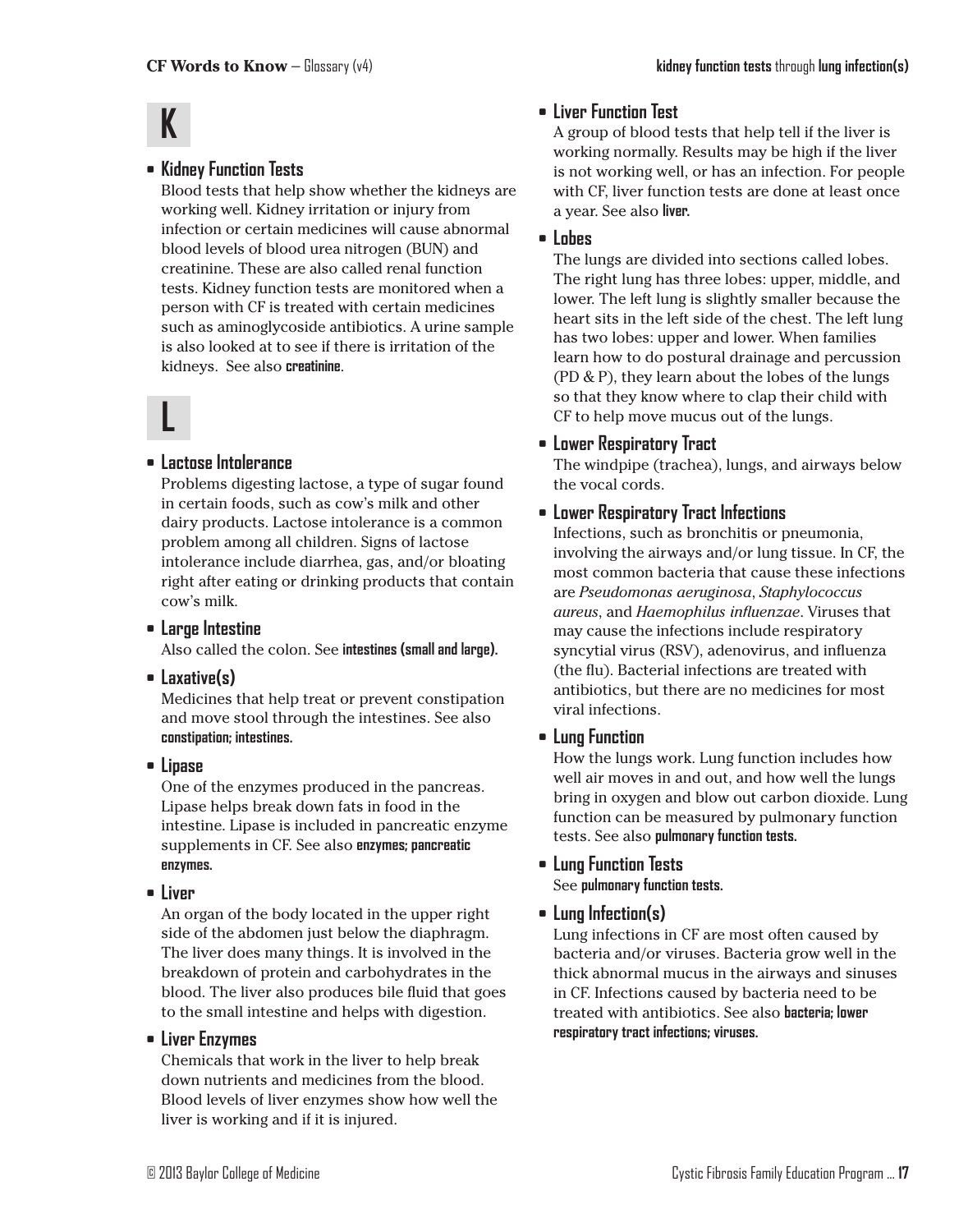## **• Lungs**

The lungs provide oxygen for the whole body. The trachea branches into the bronchi or major airways in the right and left lungs. The bronchi then branch off into the smallest airways called the bronchioles. The bronchioles end deep in the lungs with clusters of alveoli or air sacs where gas exchange takes place. See also **airway(s)**; alveoli; **bronchi; bronchioles; gas exchange; trachea.**

## **• Lung Tissue**

Lung tissue includes the alveoli (air sacs) and parts of the lungs around the air sacs. Infections, such as pneumonia, can occur in the lung tissue. See also **alveoli.**

# **M**

## **• Magnesium**

A mineral in the diet that is needed by the body. Low levels can occur at times in CF.

### **• Malabsorption**

A condition in which the body does not absorb nutrients normally from the intestines. Most people with CF have malabsorption from pancreatic insufficiency. Without pancreatic enzymes, they do not digest food properly. See **pancreatic insufficiency.**

## **• Malnutrition**

A condition in which the body is not getting good nutrition and a person's weight is too low. A child is not growing as expected. Can be caused by malabsorption, not taking in enough calories and nutrients, and increased demand from illness. Malnutrition is a serious complication in CF.

## **• Manual Percussor**

A plastic cup-like device that a person holds in his or her hand to do airway clearance (percussion) on the chest.

## **• Mechanical Percussor**

An electric device that is held in the hand to deliver thumps or vibrations to the back and chest for airway clearance. See also **airway clearance.**

## **• Meconium**

A thick, dark substance normally found in a baby's intestine. It is the first stool passed after birth.

## **• Meconium Ileus**

A condition seen in 10 to 15 percent of newborn babies with CF. The intestine is blocked with a mixture of meconium and mucus. An operation may be needed to treat the blockage. All infants with CF who have meconium ileus have pancreatic insufficiency. See also **meconium; pancreatic insufficiency.**

#### **• Meconium Ileus Equivalent** See **distal intestinal obstruction syndrome (DIOS)**.

## **• Medicine Syringe**

A plastic tube with a plunger and markings to measure liquid medicine. The medicine syringe does not have a needle. The plunger allows parents to squirt medicine inside their child's cheek so that he or she does not choke on the medicine. A baby can suck on the medicine syringe like a nipple.

### **• Menses**

The menstrual period blood flow. Also called a period. See also **menstrual cycle; menstrual periods.**

## **• Menstrual Cycle**

The monthly series of changes that occur in women. Starts with the release of an egg from the ovary and, if no conception occurs, ends with the menses. See also **conception; menses; ovaries.**

## **• Menstrual Periods**

The time in the menstrual cycle that the blood flows out of the uterus. Also called a period. Can be irregular in females who are underweight. See also **menses; menstrual cycle; uterus.**

#### **• Menstruate** See **menses; menstrual periods.**

## **• Metered Dose Inhaler**

MDI for short. A device that delivers a dose of medicine as a puff for a person to inhale. A holding chamber (spacer) can be used with an MDI to help a person with CF breathe the medicine in more slowly and deeply. An MDI is also referred to as an inhaler or puffer. See also **holding chamber.**

## **• Methicillin-Resistant Staphylococcus Aureus** MRSA for short. A type of bacteria that can cause infection. MRSA is a strain of *Staphylococcus aureus* that is more resistant to antibiotics. MRSA

has caused skin and bone infections and is found at times in the airways of people with CF. See also **bacteria**.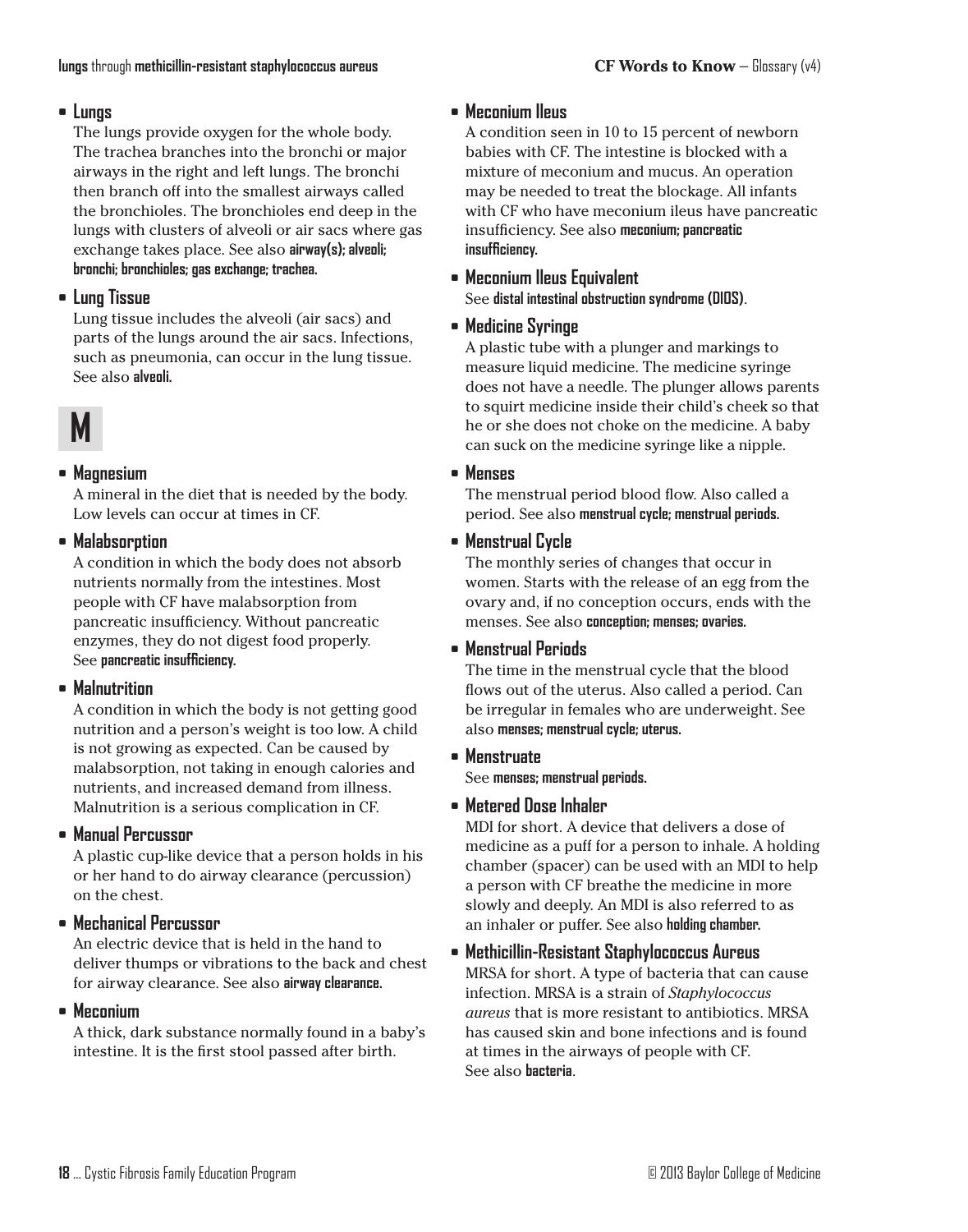#### **• Microorganisms**

Very small life forms, such as viruses, bacteria, and fungi, that can only be seen through a microscope (cannot be seen with the naked eye). Some microorganisms can cause disease or infection. See also **bacteria; fungus; viruses.**

## **• Milk Drip(s)**

Also called tube feedings. A way to get high-calorie supplements using a gastrostomy or nasogastric tube. A milk drip may be done at night or while a person is asleep. See also **gastrostomy tube; nasogastric tube.**

**• Minerals**

Substances found in the diet that are important to the body. There are a number of minerals that the body uses. These include the salts (sodium and chloride), calcium, magnesium, and zinc. A person with CF may need extra amounts of certain minerals.

### **• Mouthpiece**

A child 5 years and older can learn to use a mouthpiece instead of a face mask to inhale medicine as a mist during breathing treatments. The mouthpiece is used with a nebulizer and air compressor machine.

#### **• Mucolytic Medicines**

Medicines used to break down mucus. Used at times in CF to help with thick mucus in the airways or in the intestines. See also **DNase**.

#### **• Mucous Membranes**

The tissues in the body that produce mucus. The mucous membranes line various passages of the body. For example, they line the nose, mouth, sinuses, airways, stomach, and intestines.

#### **• Mucus**

A liquid produced by the glands in the body. Usually it is thin and slippery. Mucus moistens and protects the airways and GI tract. In people with CF, the mucus is thick and sticky. It can block the airways, sinuses, and intestines. When mucus is spit up or coughed out it is called sputum. See also **sputum; sputum culture.**

## **• Mutation(s)**

A permanent change in genetic material that usually involves a single gene. There are more than 1000 gene mutations on the 7th chromosome that have been found in people with CF. The most common gene mutation found in CF is called F508del (deltaF508 or ∆F508). See also **chromosomes; F508del; gene(s)/gene mutation.**

**• Mycobacteria** See **AFB.**



## **• Nasal Polyp**

A tissue growth that is found in the nasal passage. Usually develops because of inflammation from infection or allergy. One or more polyps can occur in CF and may need to be removed by surgery. New polyps can develop even after surgery.

## **• Nasogastric Tube**

NG tube for short. A tube that is placed into the nose and down the esophagus to the stomach. The tube is used to remove air or stomach fluid, or to deliver nutrition. See also **esophagus.**

## **• Nebulizer**

A plastic device that holds liquid medicine for breathing treatments. When an air compressor blows air into the nebulizer, the liquid turns into a mist. A person with CF inhales the mist using a mask or mouthpiece. See also **aerosol.**

## **• Nurse Practitioner**

A nurse who has an advanced degree with more education than other types of nurses. A nurse practitioner is trained and licensed to practice under the supervision of a physician. This includes conducting physical examinations and prescribing medications.

## **• Nutrients**

Substances the body uses from digested food for energy, growing, and normal functioning. Nutrients fall into five groups: proteins, carbohydrates, fats, vitamins, and minerals.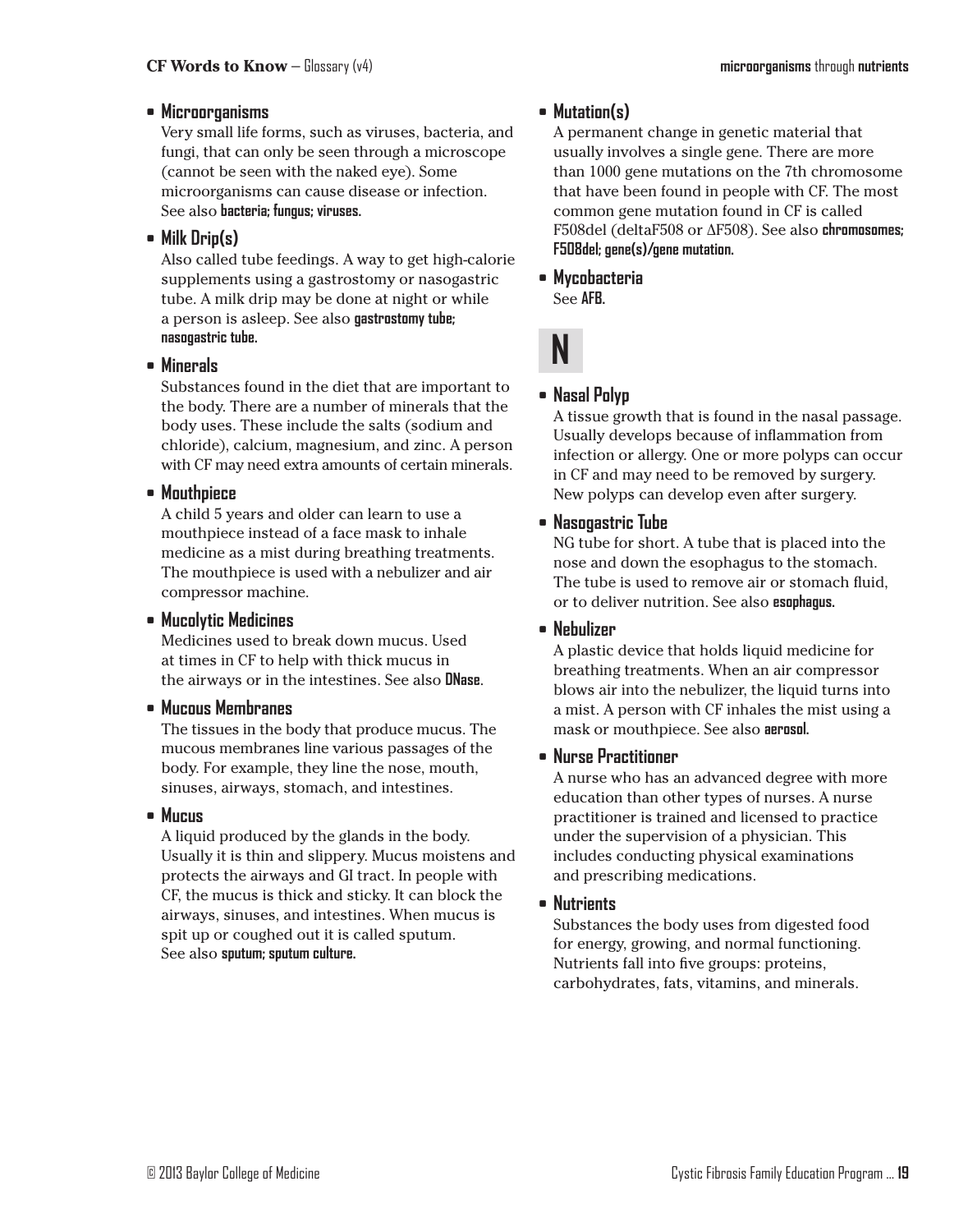# **O**

## **• Obstetrician**

A doctor who cares for women who are pregnant through the birth of the baby.

## **• Obstruction**

A blockage of a tube or passageway, such as the airways or intestines. In CF, the airways become blocked with abnormal mucus. Obstruction can also be caused by bronchospasm of the airways. Abnormal stool can block the intestines. See also **bronchospasm; distal intestinal obstruction syndrome (DIOS).**

## **• OMNI Scale of Perceived Exertion**

A measure that shows increasing degrees of effort that a person feels during exercise. Can be used to rate a person's level of work (exertion) during physical activity.

**• Oral/Orally** By mouth.

**• Oral Glucose Tolerance Test (OGTT)**

A test to diagnose diabetes or impaired glucose tolerance. It is usually done after a person has had nothing to eat or drink for 12 hours. Blood samples are taken before and up to 2 hours after drinking a set amount of glucose. See also **diabetes; glucose; impaired glucose tolerance.**

## **• Oral Temperature**

To take a person's temperature by placing a thermometer in his or her mouth. Children aged 4 years and older usually can have their temperatures taken orally.

## **• Organism(s)**

A living thing. Often used to refer to bacteria or germs.

## **• Oropharyngeal Flora**

Bacteria that grow normally in the mouth and throat. See also **bacteria.**

## **• Oscillating Positive Expiratory Pressure**

A type of positive expiratory pressure (PEP) device used in airway clearance. In addition to the expiratory pressure, the device makes vibrations (oscillations) in the airways to loosen mucus. See also **airway clearance; expiration/expiratory; PEP device; positive expiratory pressure.**

## **• Osteoporosis**

When bones are less thick or dense and are weak. People with osteoporosis have a higher risk for bone breaks (fractures). See also **bone density; DEXA scan.**

### **• Otolaryngologist**

A doctor who has special training in diseases of the ears, nose, throat, and upper airway. Also called an ENT (ear, nose, and throat) specialist.

## **• Ototoxicity**

Irritation or damage to the inner ear that affects hearing or can cause symptoms, such as ringing in the ears. Can be a side effect of certain medicines (for example, aminoglycoside antibiotics). See also **aminoglycoside antibiotic.**

### **• Outpatient**

A person being treated in a clinic, doctor's office, or emergency center and not admitted to the hospital.

### **• Ovaries**

Part of the female reproductive system where eggs and hormones (including estrogen) are made. There are two ovaries connected by the fallopian tubes to each side of the uterus. See also **estrogen; fallopian tubes; ovulation; uterus.**

#### **• Ovulation**

The process of an ovary releasing an egg into the fallopian tube. This occurs during the menstrual cycle. See also **fallopian tubes; menstrual cycle; ovaries.**

## **• Oximetry/Pulse Oximetry**

A test that measures oxygen saturation in the blood. A device is applied to the skin that uses a beam of light to measure oxygen and does not hurt. See also **pulse oximeter.**

#### **• Oxygen Saturation**

The result of an oximetry test, given as a percentage. Tells how much of the hemoglobin in the red blood cells is carrying oxygen. When all of the hemoglobin is full, it is "saturated." If the test result is low, a person may need more oxygen.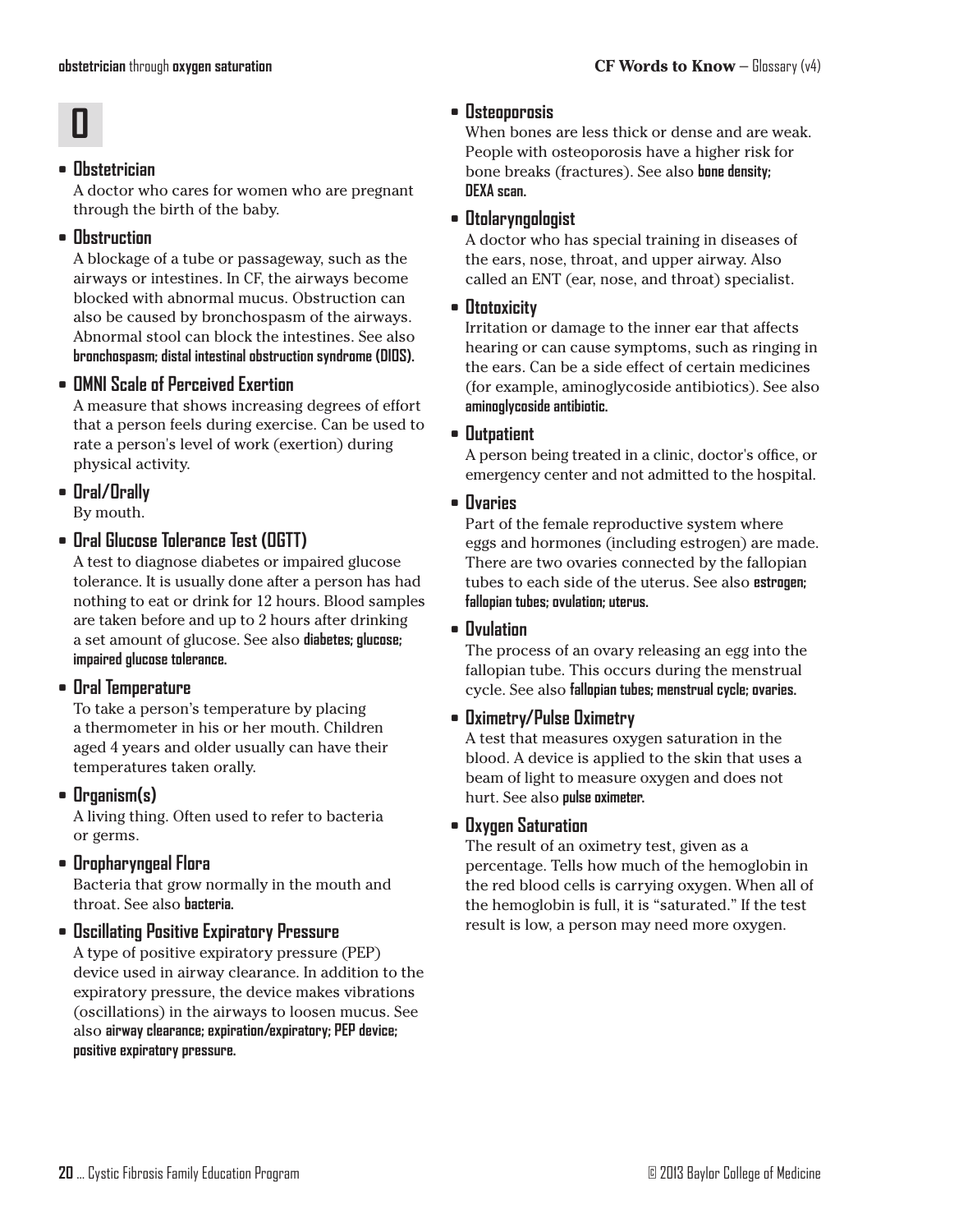# **P**

## • **PaCO**<sub>2</sub>

A measure of the amount of carbon dioxide in the blood. PaCO<sub>2</sub> stands for the partial pressure of carbon dioxide  $(CO_2)$ . Carbon dioxide is a waste gas produced by the cells that the body must get rid of. Normally, a person gets rid of carbon dioxide by breathing it out of the lungs. The  $PaCO<sub>2</sub>$ level tells how well the lungs are able to remove carbon dioxide. A high  $PaCO<sub>2</sub>$  is a sign of severe respiratory problems.

#### **• Pancreas**

A digestive gland located behind the stomach and connected to the small intestine. The pancreas produces enzymes that pass into the small intestine to digest food. In CF, the ducts (tubes) in the pancreas may be blocked by mucus and keep enzymes from getting to the small intestine. A lack of pancreatic enzymes causes malabsorption. The pancreas also produces insulin that passes into the bloodstream to control glucose (sugar). See also **malabsorption.**

### **• Pancreatic Enzymes**

People with CF need to take pancreatic enzymes (also called replacement enzymes or enzyme supplements) because the enzymes made by the pancreas cannot get through the blocked ducts (tubes) to the small intestine to help digest food. Pancreatic enzymes are taken by mouth (in the form of beads, powder, or capsules) to help break down fats and proteins that are important for growth and good nutrition. See also **enzymes; malabsorption.**

#### **• Pancreatic Insufficiency**

A condition in which a person does not have enough enzymes being delivered from the pancreas to the intestines for digestion. Most people with CF have pancreatic insufficiency. This causes malabsorption. See also **digest(ing)/ digestion; enzymes; malabsorption; pancreatic enzymes.**

#### • **PaO**<sub>2</sub>

A measure of the amount of oxygen in the blood.  $PaO<sub>2</sub>$  stands for the partial pressure of oxygen  $(0<sub>2</sub>)$ . A low Pa $0<sub>2</sub>$  means that not enough oxygen is getting from the lungs into the blood.

#### **• Particle**

A very small drop of something. Inhaled medicines are made of small particles that form a mist from a nebulizer or from an inhaler.

#### **• Pathogens**

Germs that cause disease or infection. Can include viruses, bacteria, and fungi. See also **bacteria; fungus; viruses.**

#### **• PD & P**

#### See **postural drainage and percussion.**

#### **• Peak Level**

The highest level of a medicine in the bloodstream as measured by a drug level test. Some medicines must reach certain peak levels to be effective. Peak levels are measured to make sure the right dose is being given to work safely and well.

#### **• Pediatrician**

A physician (doctor) who has completed additional training after medical school in the medical care of children and in working with families.

### **• Pediatric Nurse Practitioner**

A nurse practitioner who cares for children. See also **nurse practitioner.**

#### **• Pelvic Exam**

An exam that is done through the vagina to assess the female reproductive organs, including the vagina, uterus, and ovaries. See also **ovaries; uterus; vagina.**

#### **• Penis**

The male organ through which urine and semen leave the body.

#### **• PEP Device**

Short for positive expiratory pressure device. A small device used for airway clearance to loosen mucus. Breathing out into the PEP device causes vibrations in the airways. A CF health care team member teaches people with CF and families how to use a PEP device. See also **positive expiratory pressure**.

#### **• Percentile**

It is a value at or below which a certain percentage of the whole group falls. So on a growth chart for height — the 20th percentile means that 20 percent of people are at the same height or shorter, while the 99th percentile means that only 1 percent are taller and 99 percent are the same height or shorter. See also **growth charts.**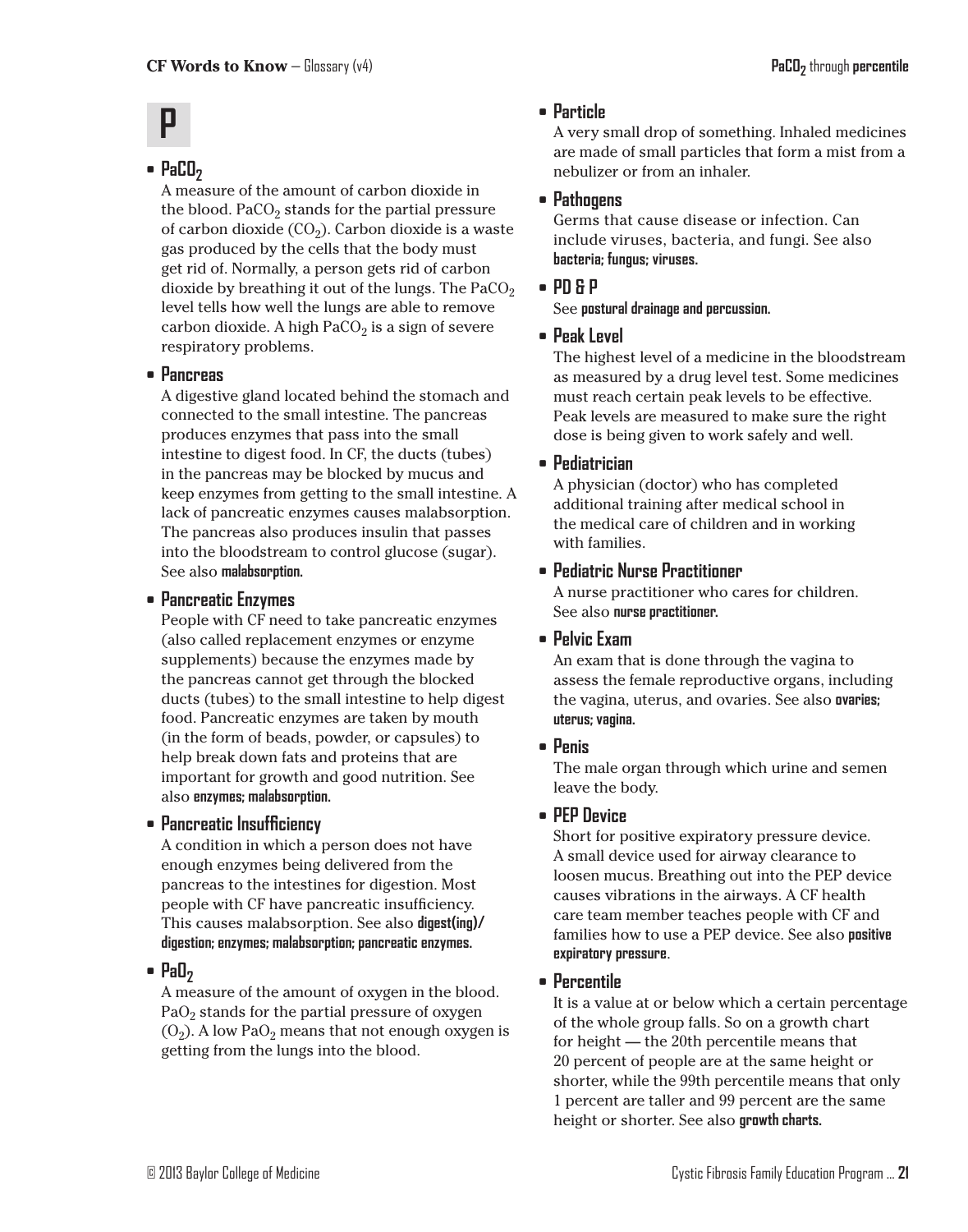#### **• Percent Predicted**

A value that is based on people in a group. For example, lung function test results are often compared to those of people of the same sex, age, height, and race. If a person's FEV1 is average, it is said to be 100 percent predicted. See also **FEV1 ; lung function.**

#### **• Percussion**

A technique used with postural drainage for airway clearance. A cupped hand or plastic cup-like device is clapped over the rib cage. This sends a force through the lungs to loosen mucus. Percussion of different areas of the chest and back helps move mucus up into the airways so that it can be coughed out. A CF health care team member teaches families how to do percussion and postural drainage. See also **postural drainage and percussion.**

#### **• Percussive Vest**

Another way to do airway clearance. By wearing a vest attached to a machine, the child coughs out mucus that has been loosened by the vest shaking or vibrating the chest. The CF health care team teaches families how to use the percussive vest. See also **high frequency chest wall oscillation.**

### **• Perforation**

A sudden hole or tear in a part of the body.

#### **• Peripheral Line**

An IV (intravenous) line in a small vein, usually in the arm or hand. A short catheter (tube) is inserted into the vein to deliver fluid and medicines. A peripheral IV is farther from the heart than a central line. See also **central line.**

#### **• PFTs**

Short for pulmonary function tests. See **pulmonary function tests.**

#### **• pH**

A measure of the acid level of a substance. The blood pH level shows whether the body is maintaining a normal acid-to-base chemical balance.

#### **• Pharmacist**

A member of the CF health care team. A pharmacist fills prescriptions and helps manage the use of medicines in the hospital and home. A pharmacist looks to make sure medicines being prescribed do not interact with other medicines and checks the doses to help avoid errors. A pharmacist can show people how to take medicines and tell them what possible side effects to watch for.

## **• Phlegm**

Another word for mucus or sputum. See also **mucus**.

## **• pH Probe Study**

A procedure to detect gastroesophageal reflux. It measures how much stomach acid is moving into the esophagus from the stomach. A very small tube is passed through the nose down into the esophagus. A pH detector measures the acid level in the esophagus, usually for a 24-hour period. See also **esophagus.**

### **• Physical Therapist**

Also called a PT. A health care professional who is trained to help a person make an exercise program to match his or her age, health, and interests. The PT helps people regain strength and endurance through various techniques and improve their mobility and lung function. In some CF centers, the PT will help with airway clearance. See also **lung function.**

### **• Physical Therapy**

Treatment by physical means, such as using heat, cold, water, massage, exercise, or mechanical devices. Airway clearance is also a type of physical therapy.

#### **• Physician**

A doctor who has an MD or DO degree.

#### **• Physician Assistant**

A health care professional who is trained and licensed to practice medicine under the supervision of a physician. A physician assistant can conduct physical examinations and prescribe medications.

#### **• Physician Specialist**

A physician (doctor) whose training and practice is in a particular field of medicine or surgery. Typically, physician specialists go on to an internship, residency, and fellowship after medical school. Examples of physician specialists include pulmonologists and gastroenterologists. See also **fellow.**

#### **• PICC Line**

A type of intravenous (IV) tube that is placed in a vein to deliver fluids and medications. The PICC line has a long tube that goes into a vein in the arm and up into one of the large veins where there is more blood flow. The higher blood flow enables the IV to stay in longer.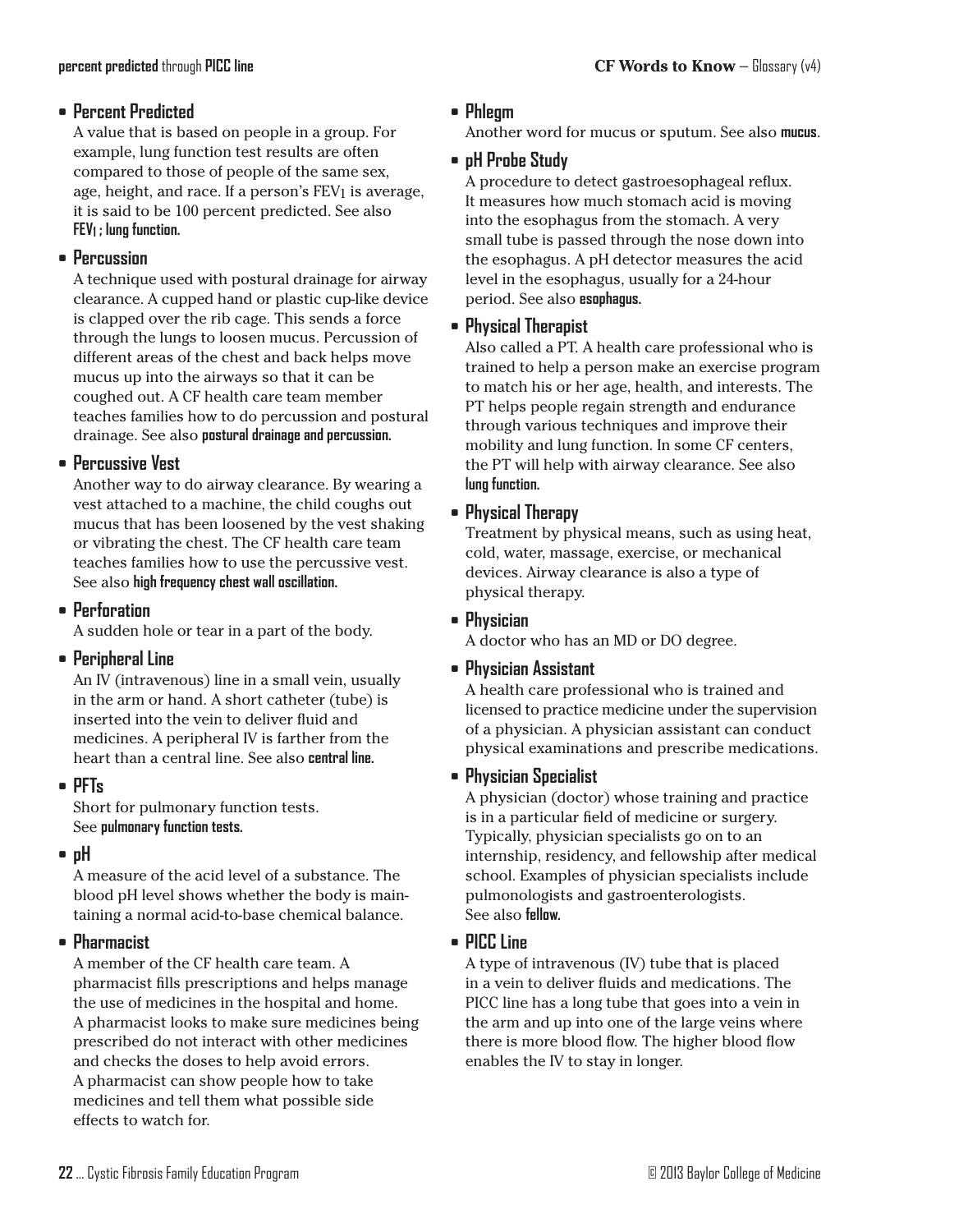#### **• Pilocarpine Iontophoresis**

A test that collects sweat by stimulating the sweat glands in a small area of skin, usually on the arms or legs. A chemical called pilocarpine is applied together with a small electric current that does not hurt. See also **sweat test**.

#### **• Pleural Space**

The space between the lung and the chest wall. If there is air in this space, it is called pneumothorax. See also **pneumothorax.**

#### **• Pneumonia**

An inflammation of the lung tissue usually due to infection. Pneumonia from infection is a serious complication of CF and needs prompt medical treatment.

#### **• Pneumothorax**

The leaking of air into the space (called the pleural space) between the lung and chest wall. This leak is usually caused by the rupture of an overstretched alveolus (air sac). The lung collapses, either partially or completely. To remove the air, a tube may have to be inserted into the chest. Pneumothorax can be a complication in CF. See also **pleural space.**

#### **• Polyp(s)**

A small growth of mucous membrane tissue that can cause symptoms. Some people with CF have nasal polyps that can block the nasal passages and sinuses. See also **nasal polyp.**

#### **• Polypectomy**

A surgical procedure to remove one or more polyps.

#### **• Portal Hypertension**

High blood pressure in the blood vessels around the liver. Portal hypertension can be seen in cirrhosis (liver disease). See also **cirrhosis; liver; liver disease.**

#### **• Positive Expiratory Pressure (PEP)**

A method that gets air into the lungs, behind the mucus, and keeps the airways open. The mucus can then be moved into larger airways where it can be coughed out. PEP is done with a small portable airway clearance device. See also **expiration/expiratory; oscillating positive expiratory pressure; PEP device.**

#### **• Postural Drainage and Percussion**

Called PD & P for short. The body is placed in various positions (postures) during percussion. As percussion loosens mucus, the different positions allow gravity to help drain mucus into the large airways. Then the person can clear the mucus from his or her lungs by coughing. A CF health care team member teaches families postural drainage and percussion. See also **airway clearance; percussion; vibration.**

#### **• Potassium**

An electrolyte found in the body. Potassium is in many foods, such as oranges, bananas, and potatoes. See also **electrolytes.**

#### **• Prealbumin**

A type of protein found in the body that can be measured in the blood. This protein is often used as a sign of malnutrition.

### **• Prenatal**

A time during pregnancy before the birth of an infant. Mothers get prenatal care to ensure a healthy pregnancy. There are prenatal tests that can be done to diagnose CF in an infant.

#### **• Prevention**

To take actions to keep a problem from occurring or to avoid an illness or disease complication. With chronic disease, prevention refers to doing things to avoid disease complications or to limit or stop the disease from progressing. Taking a flu vaccine is an example of an action to prevent illness. Doing airway clearance every day is an example of taking action to prevent CF-related lung problems and avoid loss of lung function.

## **• Primary Care Physician**

A doctor who serves as the main provider of medical care for a person. The primary care physician is usually expected by medical insurance companies to arrange for referrals to physician specialists and services. See also **physician specialist; primary care provider.**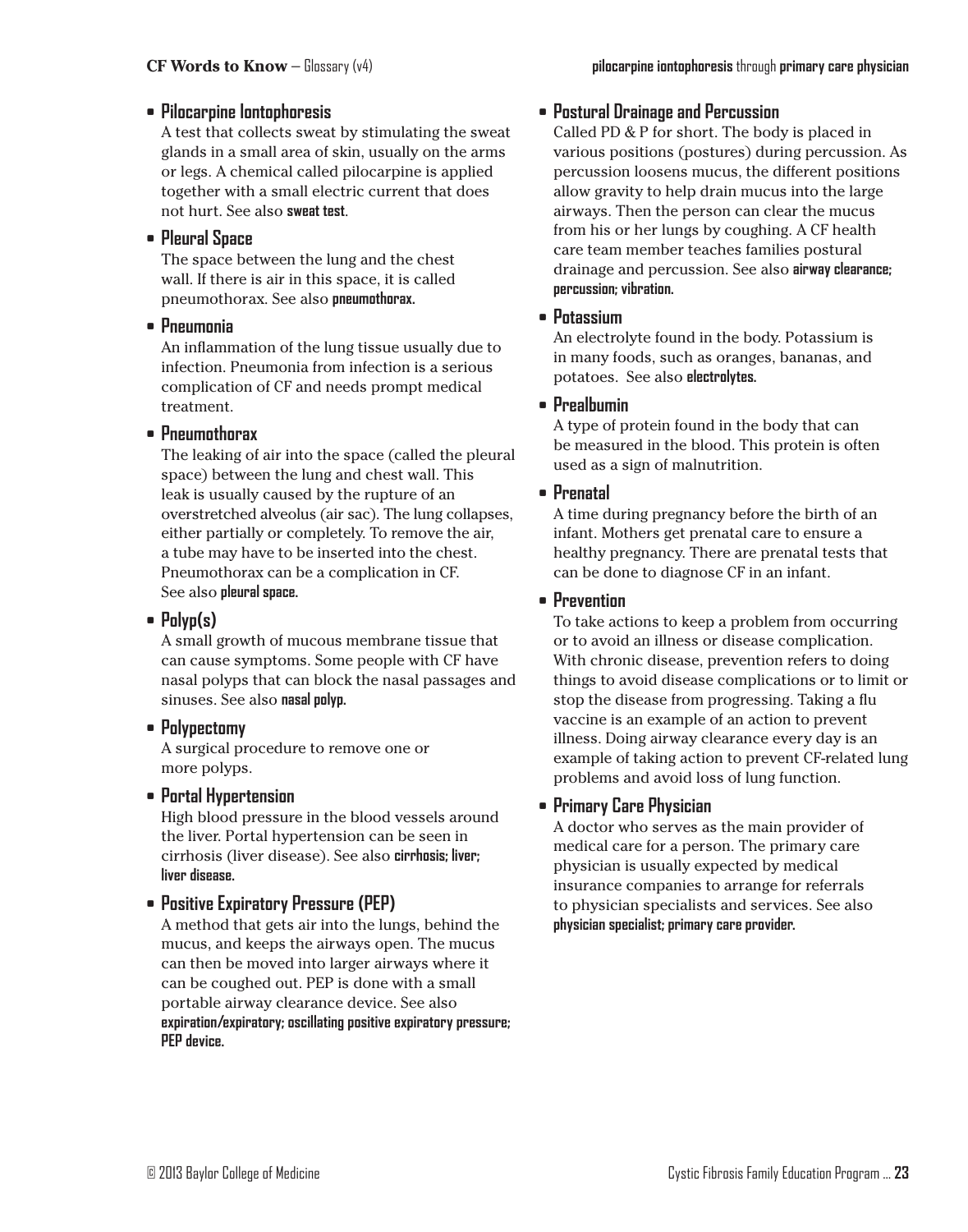#### **• Primary Care Provider**

Also referred to as a PCP. Usually a primary care doctor (a family doctor or pediatrician) who sees patients on a regular basis for routine care, such as immunizations and well-child visits; common illnesses or problems, such as ear infections and rashes; and sports or school physicals. A PCP may also be a physician assistant or nurse practitioner. A PCP arranges referrals to specialists. See also **nurse practitioner; pediatrician; pediatric nurse practitioner; physician assistant.**

#### **• Productive Cough**

A cough that brings up sputum or mucus from the lungs. This type of cough is common in people with CF. It is also described as a "wet" or "loose" cough.

#### **• Prognosis**

A prediction of the course or effect of a disease. A way of describing the chance of a person recovering from a disease or how long a person is likely to live. The prognosis for different people with the same disease can vary greatly, and the prognosis of one person may change over time.

### **• Progression**

A change over time in a disease—most often a worsening or increase in disease and its related problems. In CF, lung disease can get worse over time and there can be a progressive loss of lung function. See also **lung function.**

## **• Protease**

One of the enzymes produced in the pancreas. Protease helps break down proteins in food in the intestine. Protease is included in pancreatic enzyme supplements in CF. See also **enzymes; pancreatic enzymes.**

## **• Protein**

A type of nutrient found in the diet that is important to all cells in the body.

## **• Pseudomonas**

A group of bacteria. In CF, *Pseudomonas* bacteria can cause lung infections.

## **• Pseudomonas Aeruginosa**

Also called *P. aeruginosa* for short. A type of bacteria that, in CF, is most commonly found in airways. In CF, *Pseudomonas aeruginosa* is the major bacterial cause of lower respiratory tract infections.

## **• Psychiatrist**

A doctor with special training to diagnose and treat people who have mental or emotional health issues. A psychiatrist may often prescribe medications, and sometimes may also prescribe other therapies. At times, a psychologist and psychiatrist may work together with patients and families. See also **diagnose.**

#### **• Psychologist**

A health care professional with expertise in assessing and treating problems with behavior, learning, emotions, and group/family interactions. A psychologist helps with problems, such as depression, learning disabilities, or behavior problems. A CF team psychologist may also focus on the problems people may have managing CF. These include balancing treatments and other aspects of life, helping those who are having trouble developing self-management skills, and helping children and teens manage peer issues related to CF. Psychologists do not prescribe medications.

#### **• Puberty**

The period in which a child becomes capable of sexual reproduction (becomes fertile). This is also a period of increased growth during adolescence, or the teenage years. See also **adolescence; fertile.**

#### **• Puffer**

Another name for an inhaler. See **metered dose inhaler**.

**• Pulmonary**

Referring to the lungs.

## **• Pulmonary Function Tests**

Also called PFTs for short. Tests that show how well a person can breathe. The tests measure how fast air moves and the volume of air moving in and out of the lungs. The tests can also measure how the airways respond to inhaled medications.

## **• Pulmonary Rehabilitation**

A physical therapy program that helps a person with lung problems exercise and return to the highest level of activity possible. It helps people with CF improve their mobility and lung function. See also **physical therapist; physical therapy.**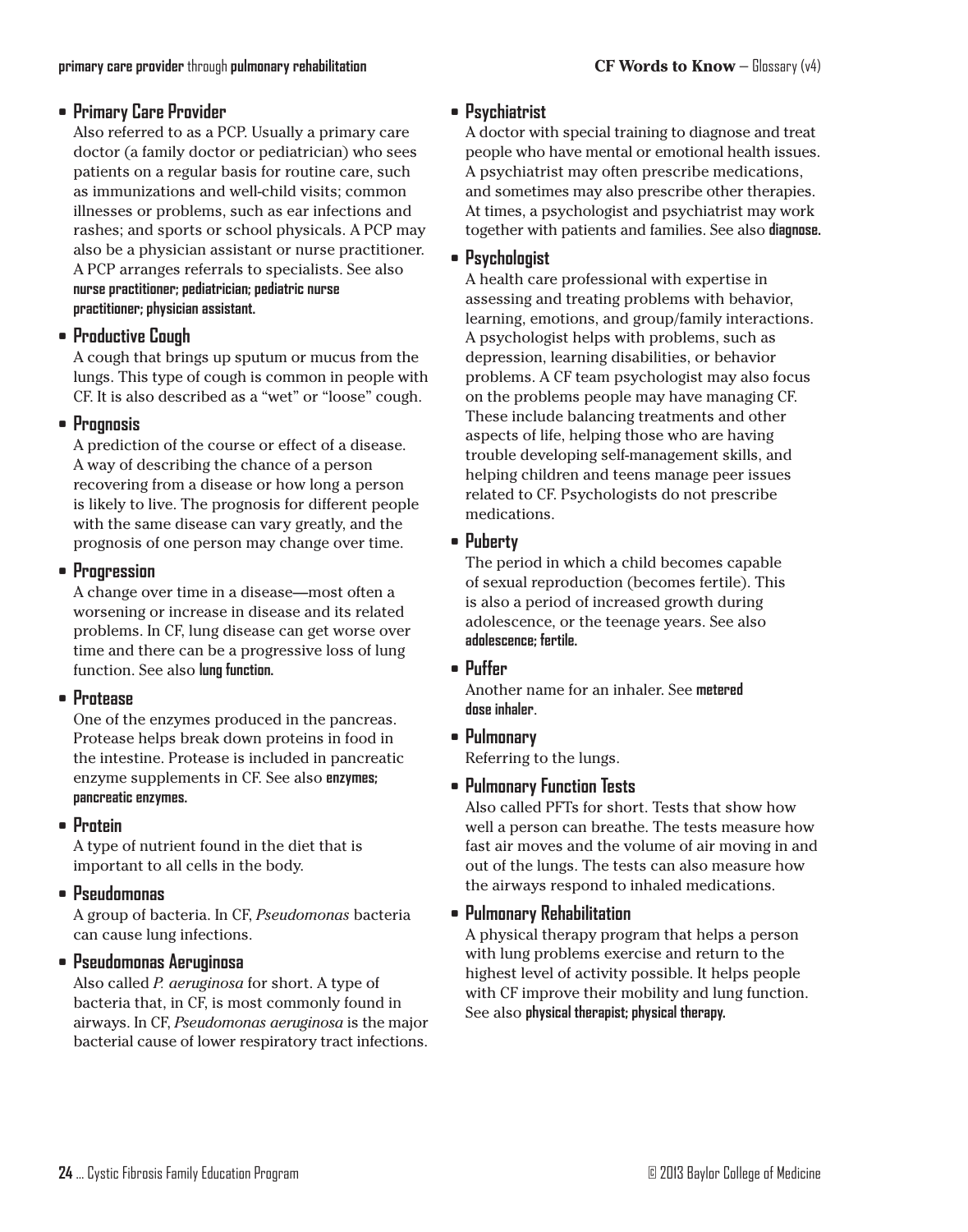### **• Pulmonologist**

A physician (doctor) who has special training in diseases of the lungs and breathing problems. Some specialize in the care of children and teens, and others specialize in the care of adults.

#### **• Pulse Oximeter**

A machine that measures oxygen saturation in the blood. The amount of oxygen in the blood is measured by placing a light probe over a finger or a toe. See also **oximetry/pulse oximetry; oxygen saturation.**

## **Q**

## **• Quality of Life**

A person's satisfaction or happiness with different aspects of his or her life, such as work, relationships with others, and physical health.

## **R**

**• Rale** See **crackle(s).**

**• Reactive Airway Disease** Also called RAD for short. See **asthma.**

## **• Rectal Prolapse**

When the inner lining of the rectum (the last part of the large intestine) comes out (prolapses) through the anus. In CF, this may be caused by straining to pass a large or hard stool from the poor digestion of food. Rectal prolapse usually is prevented with good control of malabsorption and malnutrition. See also **malabsorption; malnutrition.**

#### **• Rectal Temperature**

The most accurate measure of an infant's or young child's temperature. A rectal thermometer is placed in the rectum. See also **rectum.**

**• Rectum**

The last part of the large intestine, ending at the anus. See also **anus.**

- **• Renal** Relating to the kidneys.
- **• Replacement Enzymes** See **pancreatic enzymes.**
- **• Research**

Through research, scientists better understand how the body works, what happens in disease,

and ways to treat and prevent disease.

In **basic science research**, scientists seek to increase basic knowledge. For example, they try to understand how cells work and see what is different in CF. One type of basic science research is how genes affect body functions.

In **applied or translational research**, scientists take the findings of basic science research and use them to solve problems of everyday life. They might, for example, look for ways to change the CF gene to reduce the problems in CF, or how to design equipment to deliver medicine to the lungs.

In **clinical research**, scientists seek new and better ways to diagnose and treat patients who have a disease. In CF, they might look for ways to diagnose CF earlier, or study new antibiotics to treat infection.

### **• Resident**

A resident is a physician (doctor) who has graduated from medical school and is in training to become a particular type of doctor, such as a pediatrician. A first-year resident is sometimes called an intern. Residents provide medical care to patients in teaching hospitals and clinics under the supervision of an attending physician.

#### **• Resistance**

The ability to remain unaffected by something that might be harmful. Vaccines, for instance, are given to help the body create resistance against certain viruses or bacteria that may cause disease. Sometimes bacteria become resistant to an antibiotic. This means the antibiotic can no longer kill or limit the growth of the resistant bacteria.

#### **• Resistance Exercises**

Exercises that are done to build and strengthen muscles, such as lifting weights, sit-ups, pull-ups, and using resistance bands. These may be done by themselves or as part of a warm-up with aerobic exercise. See also **aerobic.**

**• Respiration**

Breathing. How the body takes in and uses oxygen from the air and gets rid of carbon dioxide.

- **• Respiratory Infections** See **lower respiratory tract infections; lung infection(s).**
- **• Respiratory Rate**

The number of breaths a person takes in 1 minute.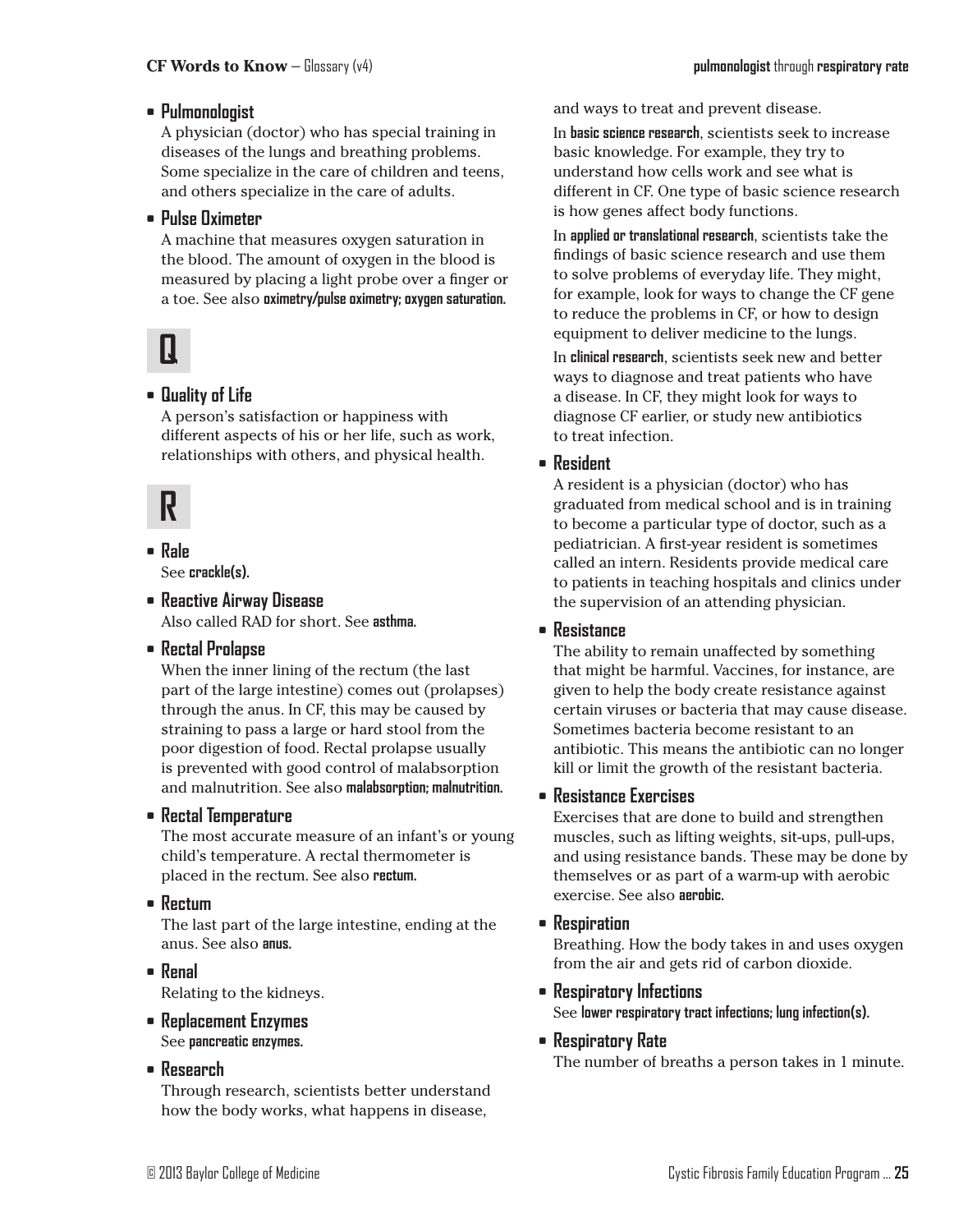#### **• Respiratory System**

The parts of the body used for breathing. The upper respiratory tract includes the nose, sinuses, mouth, and throat. In the lower respiratory tract are the trachea (windpipe), lungs, and the airways below the vocal cords. See also **alveoli**; **bronchi**; **bronchioles**; **diaphragm**; **lung tissue**.

#### **• Respiratory Therapist**

RT for short. A member of the CF health care team. This health care professional is also called a respiratory care practitioner (RCP for short). An RT teaches airway clearance, and the correct use of inhaled medicines, oxygen therapy, or other breathing support machines.

**• Respiratory Treatments** See **breathing treatments.**

#### **• Retractions**

Retractions are the sucking in of the muscles between the ribs with breathing. Retractions can also be seen below the rib cage and in the neck just above the sternum (breastbone) when a child is working hard to breathe. Caused by the use of breathing muscles when it is hard to move air in the lungs.

#### **• Reward**

A reward (often called a reinforcer) is anything, such as an activity, object, or praise, that a person (parent) gives to another (child) to "reinforce" or increase the chance that a certain behavior will occur again in a similar situation.

#### **• Rhinovirus**

A common type of virus that can cause upper and lower respiratory tract infections (from the common cold to pneumonia) in people of all ages. It is the most frequent cause of the common cold.

#### **• RSV**

Short for respiratory syncytial virus. A common type of virus that causes upper and lower respiratory tract infections from the common cold to pneumonia. In young children it is the major cause of pneumonia and bronchiolitis. See also **bronchiolitis; pneumonia.**

## **• Saline**

**S**

A mixture of salt and water. Normal saline is made with a level of salt similar to the body's own fluids. Hypertonic saline has a higher salt content than does body fluid. Saline may be used as an IV fluid and in breathing treatments. See also **hypertonic saline.**

## **• Secondhand Smoke Exposure**

When those who do not smoke breathe in air polluted with tobacco smoke from other people's cigarettes, pipes, or cigars. Children with CF are at greater risk for respiratory problems, such as pneumonia, bronchitis, or reduced lung function if they are exposed to tobacco smoke. Eliminating a child's exposure to tobacco smoke can help prevent worsening of CF.

### **• Sedated/Sedation**

A person is given medication to become more calm and/or go to sleep. The person is breathing on his own when sedated. Sedation may be used for some tests or procedures.

### **• Self-Management**

How people with chronic disease manage their health and the disease. Self-management includes watching for possible problems or changes in symptoms, working with the health care team to make a plan to solve the problems, and using prescribed medications and therapies to prevent and treat disease problems or complications. The CF Family Education Program (CF FEP) helps parents and children with CF learn how to be good CF managers. See also **CF manager.**

#### **• Semen**

Also called seminal fluid. A thick, white fluid that is produced in the male sex organs and leaves the body through the penis during ejaculation. Sperm normally mixes with semen. In CF, a male can have semen without any sperm. See also **ejaculation; sperm.**

#### **• Seminal Vesicles**

Glands in the male reproductive system that help form semen. See also **semen.**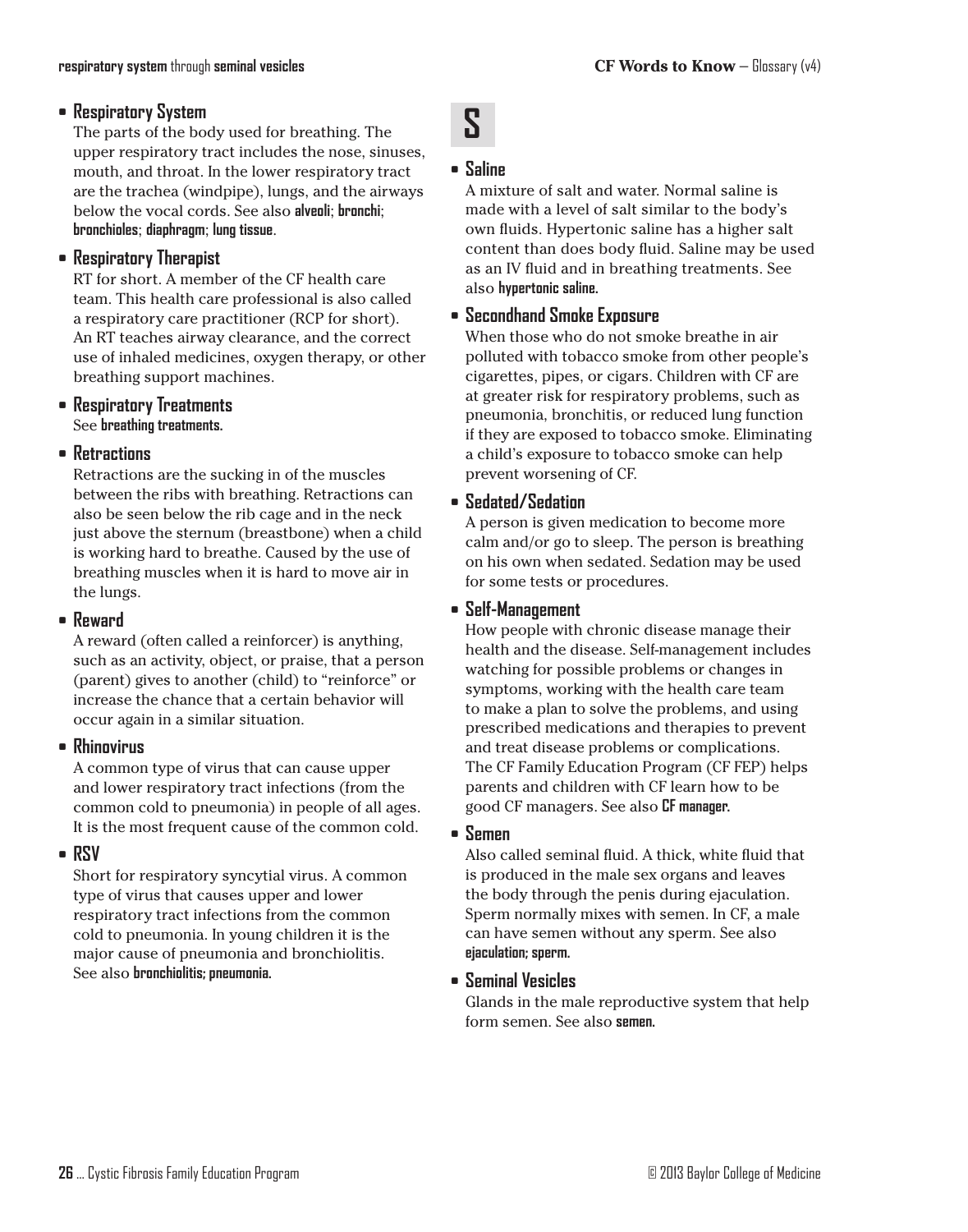## **• Sensitivity**

A test that is done to see what antibiotics work to kill or limit the growth of specific bacteria. In CF, this is usually done on a sputum culture. Bacteria that do not grow well when exposed to an antibiotic are said to be sensitive to that antibiotic. This test helps doctors choose the best treatment for a bacterial infection. See also **antibiotics; bacteria.**

#### **• Sexual Intercourse**

The act of a male's penis being inserted into a female's vagina. Semen is ejaculated from the penis at times during intercourse. If sperm is in the semen and connects with a female's egg, conception can occur. See also **conception; ejaculated; penis; sperm.**

### **• Sexually Transmitted Diseases (STDs)**

Also called sexually transmitted infections (STIs). Diseases that can be spread to another person through sexual contact, such as AIDS (HIV virus), gonorrhea, and genital herpes virus.

### **• Shaping**

Shaping is a way to help a person learn complex behavior in smaller steps and over a period of time (sometimes months or years). For example, to help a child self-manage respiratory care, a parent would first expect and praise a toddler for cooperating with breathing treatments. As the child gets older, the parent would reinforce the child for sometimes reminding the parent that it is time for the treatments. Later, the parent would praise the child for setting up and taking the treatments on her own. Finally, the child is able to do it all, including being responsible for cleaning the equipment, making sure prescriptions are filled, noticing when equipment is worn, and requesting new equipment when needed.

## **• Sibling or Sib**

A brother or sister.

#### **• Side Effects**

Unwanted reactions to medications or treatments. Some side effects can be avoided by taking a medicine in a specific way or adjusting the dose. Some side effects can be very serious and may require a person to stop the treatment. Sometimes a person may need to tolerate mild side effects in order to get the benefit of a medicine if there is not a better choice. Parents should not stop or adjust their child's medications on their own, but should instead let their health care team know if they are concerned about any side effects.

## **• Signs**

The clues of an illness or problem that can be observed by another person. Fever may be a sign of infection. Doctors listen to the lungs for wheezing, a sign of a lung problem. See also **symptoms.**

## **• Sinus(es)**

The sinuses are hollow spaces in the skull found under the forehead, in the cheeks, and around the nose. The sinuses are lined with the same type of cells that are found in the airways. The sinuses help warm the air a person breathes in and affect how his or her voice sounds. A person can have problems with congestion in his or her sinuses because of allergy or infection. People with CF usually have sinuses filled with abnormal mucus (similar to the mucus in the airways) and can have chronic sinus infections as well.

### **• Sinusitis**

An inflammation of the sinuses usually due to infection or allergy. Sinusitis from an infection is a complication of CF. See also **sinus(es).**

**• Small Intestine** See **intestines (small and large).**

## **• Social Worker**

A health care professional who helps families adapt to chronic disease care and cope with family and social problems related to health problems. The social worker helps families deal with obstacles that may interfere with their ability to handle health problems. The social worker also helps people figure out how to access help with health care insurance, career choices, and school issues.

#### **• Sodium**

An electrolyte found in the body. Sodium and chloride make salt. See also **chloride; electrolytes.**

#### **• Spacer**

See **holding chamber.**

#### **• Specialist**

Also referred to as a subspecialist. A physician or other health care professional (such as a physical or respiratory therapist) who has training and practice in a particular field of medicine or surgery.

#### **• Sperm**

The cell that is made by a male and combines with a female's egg for conception. See also **conception.**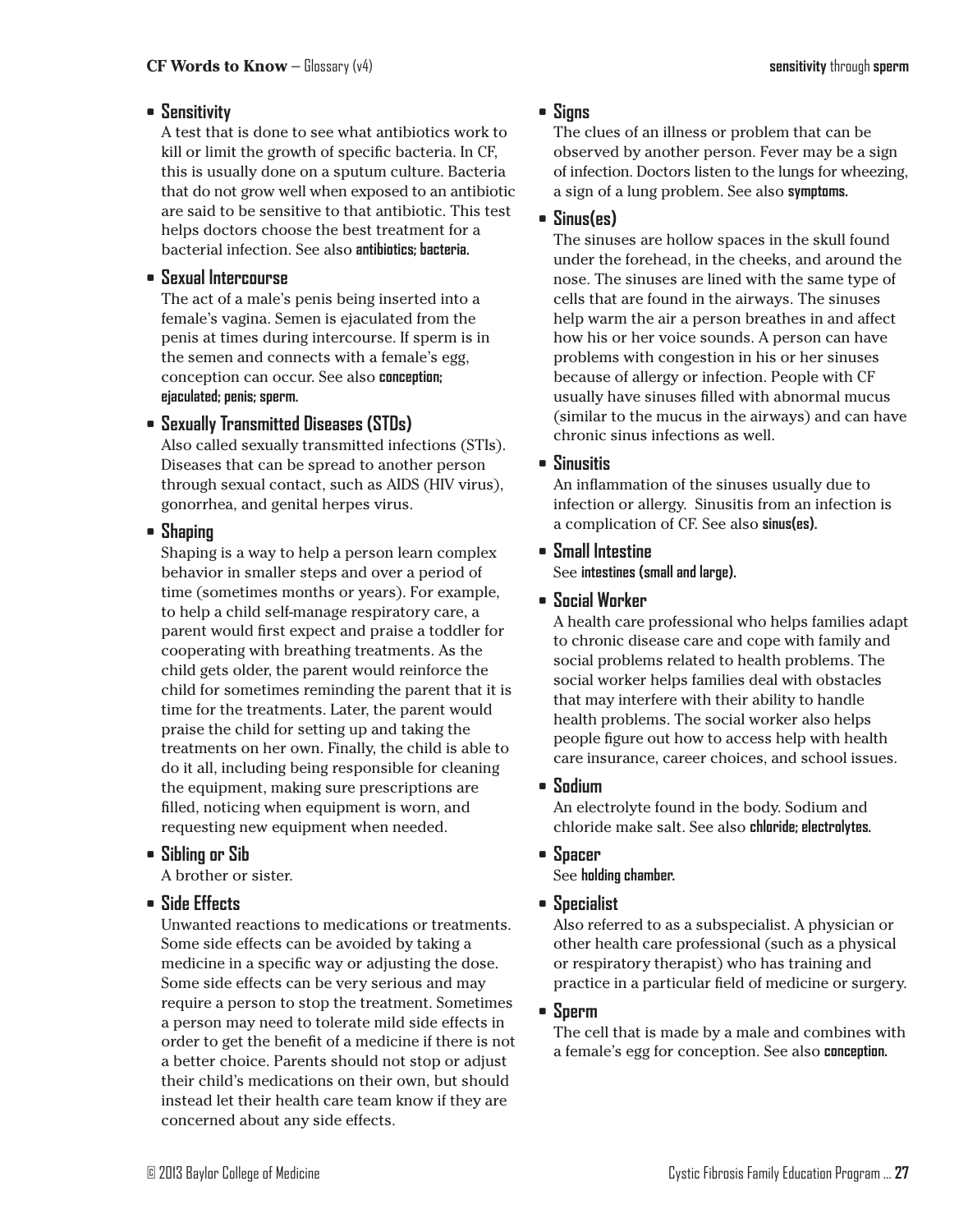#### **• Spirometry**

A pulmonary function test that measures how much air moves in and out of the lungs and how fast the air can flow. Spirometry can be done regularly to check how the lungs are doing. Often when an infection is present, the spirometry results will be worse and then will improve with successful treatment. The CF doctor will look at results from several measures, including FEV1 and FVC. See also **FEV1; FVC; pulmonary function tests.**

#### **• Spleen**

An organ in the left upper part of the abdomen near the stomach. The spleen stores blood and filters out old blood cells and other substances, and helps the body fight certain infections. It can be enlarged with portal hypertension. See also **abdomen; portal hypertension.**

### **• Sputum**

Another name for mucus or phlegm coughed up from the lungs. See also **mucus.**

## **• Sputum Culture**

A test done on mucus coughed up from the lungs. See also **cultures.**

## **• Staphylococcus Aureus**

Also called *S. aureus,* or "staph" for short. A type of bacteria often found on the skin and sometimes in the airways of people with CF. *Staphylococcus aureus* can cause infection. Methicillin-resistant *Staphylococcus aureus* or MRSA is one type of staph that is resistant to many antibiotics. See also **antibiotics; bacteria; methicillin-resistant Staphylococcus aureus; resistance.**

## **• Steatorrhea**

Fat in the stool.

## **• Stenotrophomonas Maltophilia**

A type of bacteria. In CF, *Stenotrophomonas maltophilia* is sometimes found in the airways and may cause lung infection.

## **• Streptococcus Pneumoniae**

A type of bacteria that may cause infections, such as ear infections and pneumonia. These bacteria can grow in the airways of a person with CF and can cause bronchitis. Infection from some strains of *Streptococcus pneumoniae* can now be prevented with a vaccine. (Some people call this the "pneumonia vaccine.")

## **• Supplements**

Nutrients that can be taken or mixed with other foods to add extra calories or protein to the diet. See also **nutrients.**

#### **• Surgeon**

A physician (or doctor) who does procedures and operations, such as surgery for meconium ileus, or gastrostomy tube placement. See also **gastrostomy tube; meconium ileus.**

#### **• Sweat Glands**

Sweat glands are clusters of cells found in the skin that secrete (produce and release) sweat. See also **exocrine glands; sweat test.**

#### **• Sweat Test**

A test used to diagnose CF. The sweat glands are exocrine glands, and in CF they produce sweat that is saltier than normal. Salty sweat has high levels of sodium and chloride. A high chloride level usually means the person has CF. See also **chloride; exocrine glands; pilocarpine iontophoresis;sodium.**

### **• Symptoms**

The things people notice when they are ill or have other problems. A person with CF may feel tired or have chest pain with an infection. Stomach cramps may be a symptom of malabsorption. See also **signs.**

## **• Synergy Effect**

When two things work together to have a stronger effect than each would alone. For example, there are combinations of antibiotics that may kill or slow bacteria when used together. See also **antibiotics; bacteria.**

# **T**

## **• Target Heart Rate**

The speed at which a person's heart should beat during exercise to reach a good aerobic effort. The CF doctor or physical therapist helps people figure out their target heart rate for exercise. See also **aerobic; physical therapist.**

## **• Teeth Enamel**

The hard coating covering teeth made up of minerals and protein.

**• Testes**

The round organs in the scrotum of the male where hormones (testosterone) and sperm are made. See also **sperm; testosterone.**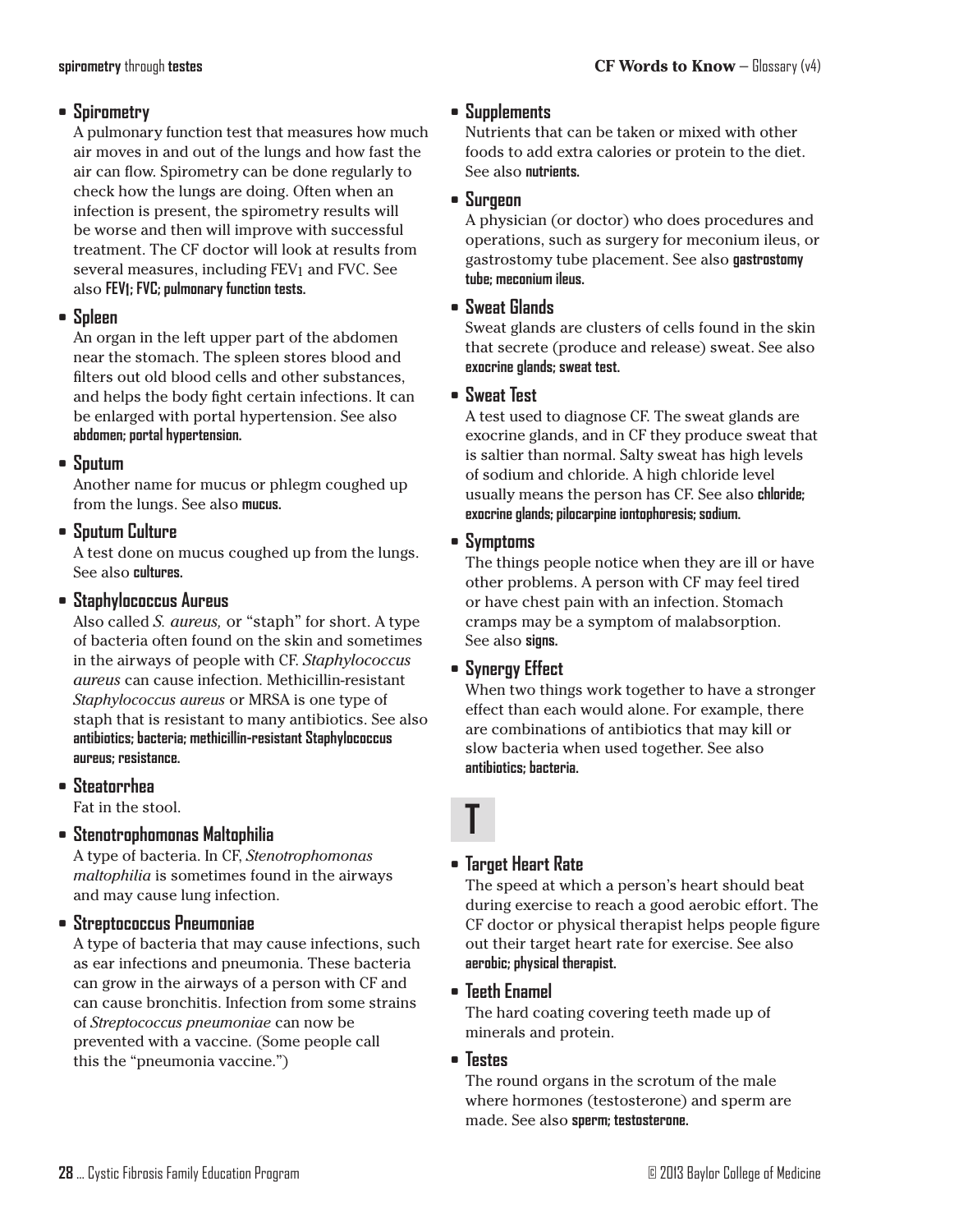#### **• Testosterone**

A male sex hormone that comes from the testes. Testosterone is important in male sexual development and function. See also **hormone; testes.**

#### **• Therapies**

Medicines or other treatments that are prescribed to help control or resolve an acute or chronic health problem. Therapies in CF include medicines, airway clearance, and a high-calorie diet.

#### **• Think and Act**

Two of the actions people with CF and families do day to day as they manage a chronic disease. The first step is to Watch and Discover a change or problem. Next, to Think about possible solutions, set goals, and make a plan. Then, choose a solution and Act. After taking action, a person watches to see if the action is successful or if a different solution needs to be tried. The CF health care team helps people with CF learn how to Think and Act to manage CF. See also **CF manager; Watch and Discover.**

### **• Thrush**

An infection in the mouth or throat caused by the fungus, *Candida albicans.* White patches or ulcers appear on the mouth, tongue, and throat. See also **fungus.**

## **• Tissue**

A group of cells of a similar type, having a similar function (for example, lung tissue).

## **• Total Parenteral Nutrition (TPN)**

Nutrients are given through a tube put into a large vein (central line). This lets the body get nutrients when it is not possible to get them through the digestive system. The solution used most often contains dextrose (a form of sugar), amino acids (simple proteins), lipids (fats), electrolytes, minerals, and vitamins.

**• Trachea**

The windpipe that connects a person's lungs to the throat. See also **lower respiratory tract; respiratory system.**

#### **• Trough Level**

The lowest level of a medicine in the bloodstream as measured by a drug level test. The body needs to break down and clear a medicine between doses. If it cannot clear the medicine, the level may build up and cause side effects. The level is drawn just before the next dose is given. Trough levels are measured to make sure the right dose is being given to work safely and well. See also **side effects.**



## **• Upper GI**

Also called a barium swallow. An X-ray that is done to look at the esophagus, stomach, and small intestine. A person is asked to swallow barium, a substance that can be seen on an X-ray. Often this test is done to look for signs of gastroesophageal reflux. See also **esophagus; gastroesophageal reflux.**

## **• Upper Respiratory Tract**

Includes the nose, sinuses, mouth, and throat.

## **• Upper Respiratory Tract Infections**

Also called URI or URTI for short. An infection in the upper respiratory tract above the vocal cords including the nasal passages, sinuses, and throat. URIs may be caused by viruses or bacteria. The common cold, for example, is a URI that may be caused by many viruses. See also **lower respiratory tract infections.**

### **• Urinalysis**

A test that looks at the urine for certain chemicals and cells. Can help detect a urinary tract infection or kidney problems. In uncontrolled diabetes, there may be glucose in the urine.

#### **• Urinate**

To empty the bladder of urine. Commonly called peeing or passing urine.

#### **• Urine**

A liquid waste made by the kidneys that leaves the body. Sometimes called "pee."

#### **• Uterus**

A muscle, also called the womb, where the baby grows until birth. Part of the female reproductive system.

## **V**

## **• Vaccination**

Giving a person a vaccine containing material that comes from a bacteria or virus (not the whole live germ) to help the body build immunity against infection with the bacteria or virus. See also **immunizations.**

**• Vaccine**

See **immunizations; vaccination**.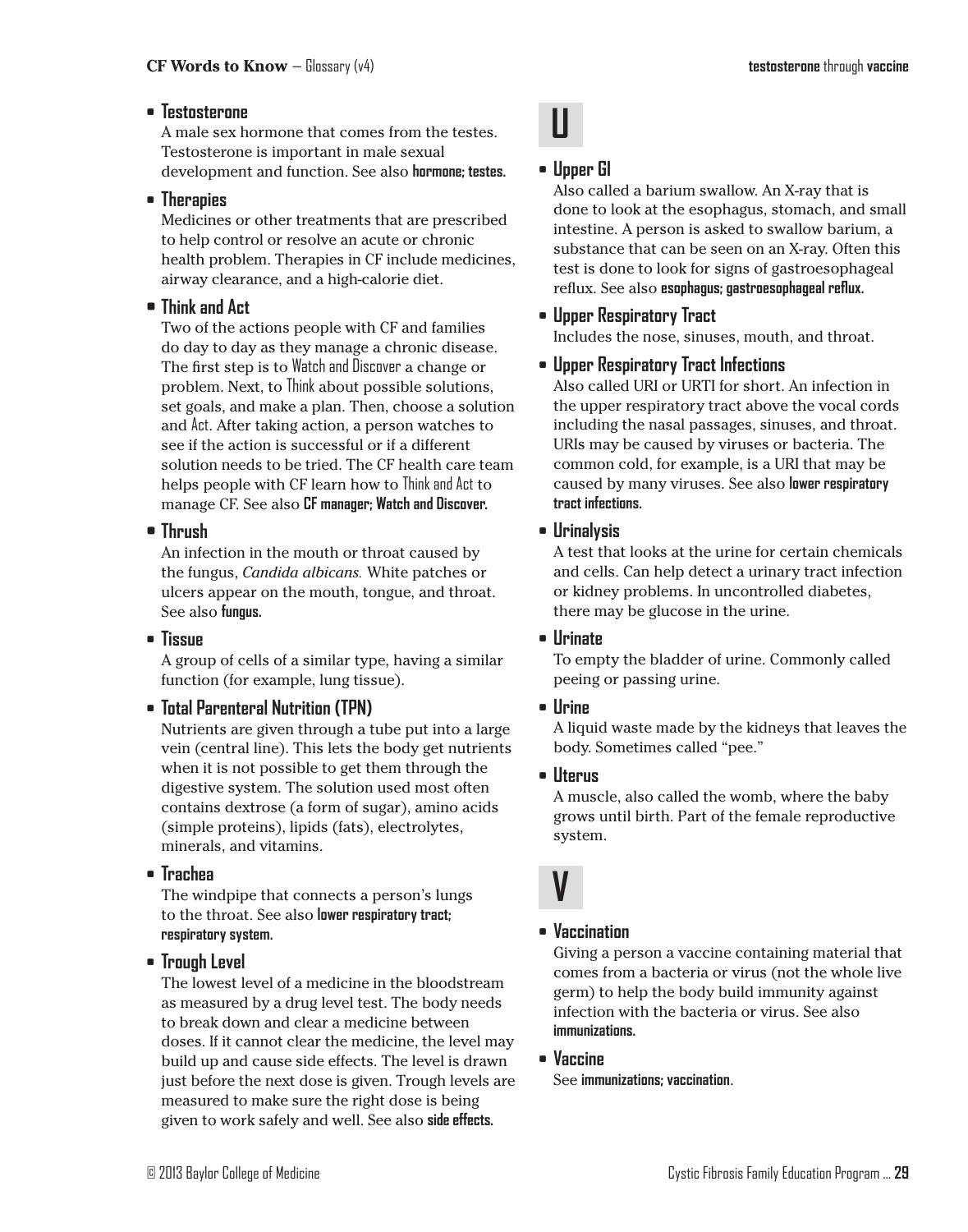#### **• Vagina**

The canal that leads from the uterus to the outside of the body. Part of the woman's reproductive system.

#### **• Vas Deferens**

The tube that carries sperm from the testes to the penis. Males with CF usually do not have a vas deferens, which results in infertility. See also **congenital bilateral absence of the vas deferens; infertility.**

## **• Vial(s)**

Small plastic containers with twist-off tops containing liquid medicine. The single dose of medicine is poured into the nebulizer cup for breathing treatments.

#### **• Vibration**

A technique used with postural drainage and percussion to help loosen and remove mucus from the lungs. The hands are used to make rapid vibrating motions on the chest wall as the person breathes out. A CF health care team member teaches families how to do vibration. See also **postural drainage and percussion.**

**• Viral**

Caused by or related to a virus or viruses. See **viruses.**

#### **• Viruses**

Organisms smaller than bacteria. Many different viruses cause infection. There are no medications to treat most viruses. Viral illnesses include chickenpox, the common cold, RSV, and influenza (flu). See also **RSV; viral.**

#### **• Vital Signs**

Measures of body functions including temperature, heart rate (pulse), respiratory rate, and blood pressure.

#### **• Vitamins**

Chemicals found in the diet that are important to the body. There are a number of vitamins that the body uses. Some vitamins are fat-soluble and the body needs enzymes to absorb them. A person with CF and pancreatic insufficiency needs extra amounts of the fat-soluble vitamins (A, D, E, and K).



#### **• Watch and Discover**

Two of the actions people with CF and their families need to do day to day as they manage a chronic disease. First, they Watch for new or changing symptoms. Then, they Discover what possible causes there are for the changes. Next, they Watch to see if the plan to handle a problem is working. The CF health care team helps families and people with CF learn how to Watch and Discover problems in CF. See also **symptoms; Think and Act.**

### **• Water-Soluble**

Able to be dissolved in water. Water-soluble vitamins, such as vitamin C, are easier to absorb than fat-soluble vitamins.

#### **• Wheezing**

A high-pitched whistling sound heard in the lungs. It may be heard with a stethoscope, or sometimes out loud without a stethoscope. The sound is made as air moves through narrowed airways. Wheezing occurs with airway obstruction from bronchospasm or mucus. See also **bronchospasm.**

**• Windpipe**

See **trachea**.



#### **• X-Ray**

Short for radiograph. A test that shows images of the inside of the body (for example, the lungs or bones of the hand).

## **Z**

#### **• Zinc**

A mineral in the diet that is important to the body. Low levels can occur at times in CF.